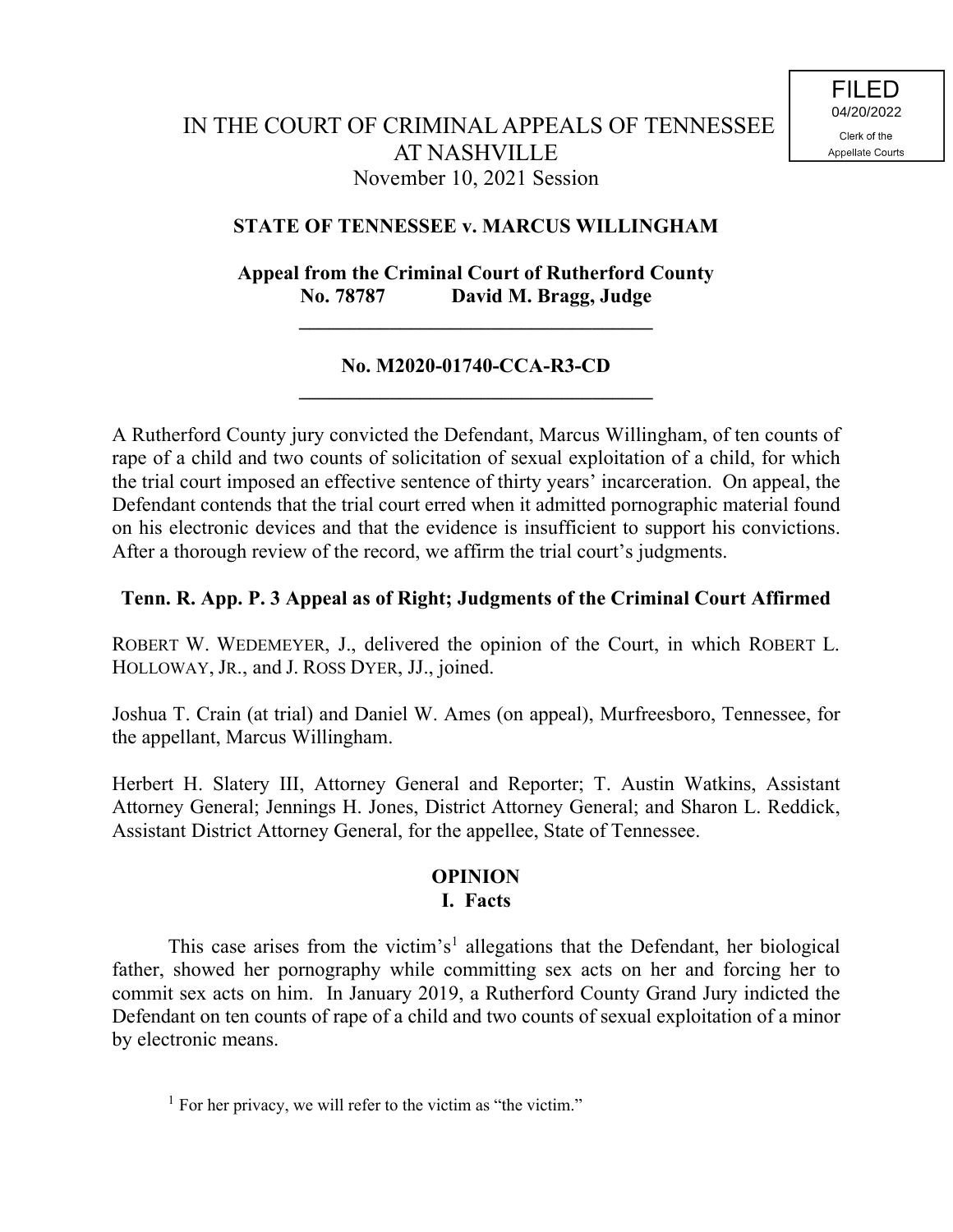#### **A. Pretrial**

Pretrial, the Defendant filed a motion in *limine*, pursuant to Tennessee Rule of Evidence 404(b), to exclude any evidence that he "either viewed or possessed pornography." During her interviews, the victim described pornography the Defendant had allegedly shown her. Based on this description, law enforcement searched his devices and found pornography similar to, but not an exact match with, her description. In the Defendant's 404(b) motion, he contended that, since adult pornography found on his device did not exactly match the victim's description, such evidence was not material, and the probative value of its admission was substantially outweighed by the danger that it might unfairly prejudice the jury against him.

The State filed a response, arguing that because the use of pornography played a direct role in the charged offense of sexual exploitation of a minor, the pornographic evidence in the Defendant's possession was necessary for a purpose other than character evidence. The State contended that the evidence corroborated the victim's testimony that the Defendant had shown her pornography and was relevant to establish the Defendant had means and opportunity to engage in the sexual exploitation of a minor. The State further contended that any risk of prejudice to the Defendant created by admission of this evidence could be cured by the trial court's instructions to the jury.

At the hearing on the motion, Detective Tannas Knox testified that she was a detective in the Special Victims Unit of the Murfreesboro Police Department in November 2017, and that she responded to the Bradley Academy about the eight-year-old victim's allegation that her father had sexually abused her. Detective Knox and a Department of Children's Services ("DCS") investigator assessed the situation, collected evidence, and determined that the victim should be forensically interviewed. Detective Knox understood at the time that the Defendant had custody of the victim and that the victim resided with him, her stepmother Akeema Walker, her brother, stepbrother, and an infant stepbrother. The victim's biological mother was living in Kentucky. Detective Knox was present for a forensic interview conducted with the victim, during which the victim alleged that she had been abused. The victim said the Defendant had used his cell phone to show her pornography and then asked her to perform the same acts on him.

Detective Knox testified that, after the forensic interview, she interviewed the Defendant at the Murfreesboro Police Department. The Defendant arrived without his cell phone, explaining that, since he "didn't know what was going to happen," he left his phone with the victim's stepmother, Ms. Walker. Detective Knox obtained a cell phone from the Defendant at his home the following day. A search of the phone revealed some pornographic content, but the content found did not match the content the victim described in her forensic interview. Detective Knox believed that the Defendant was using a different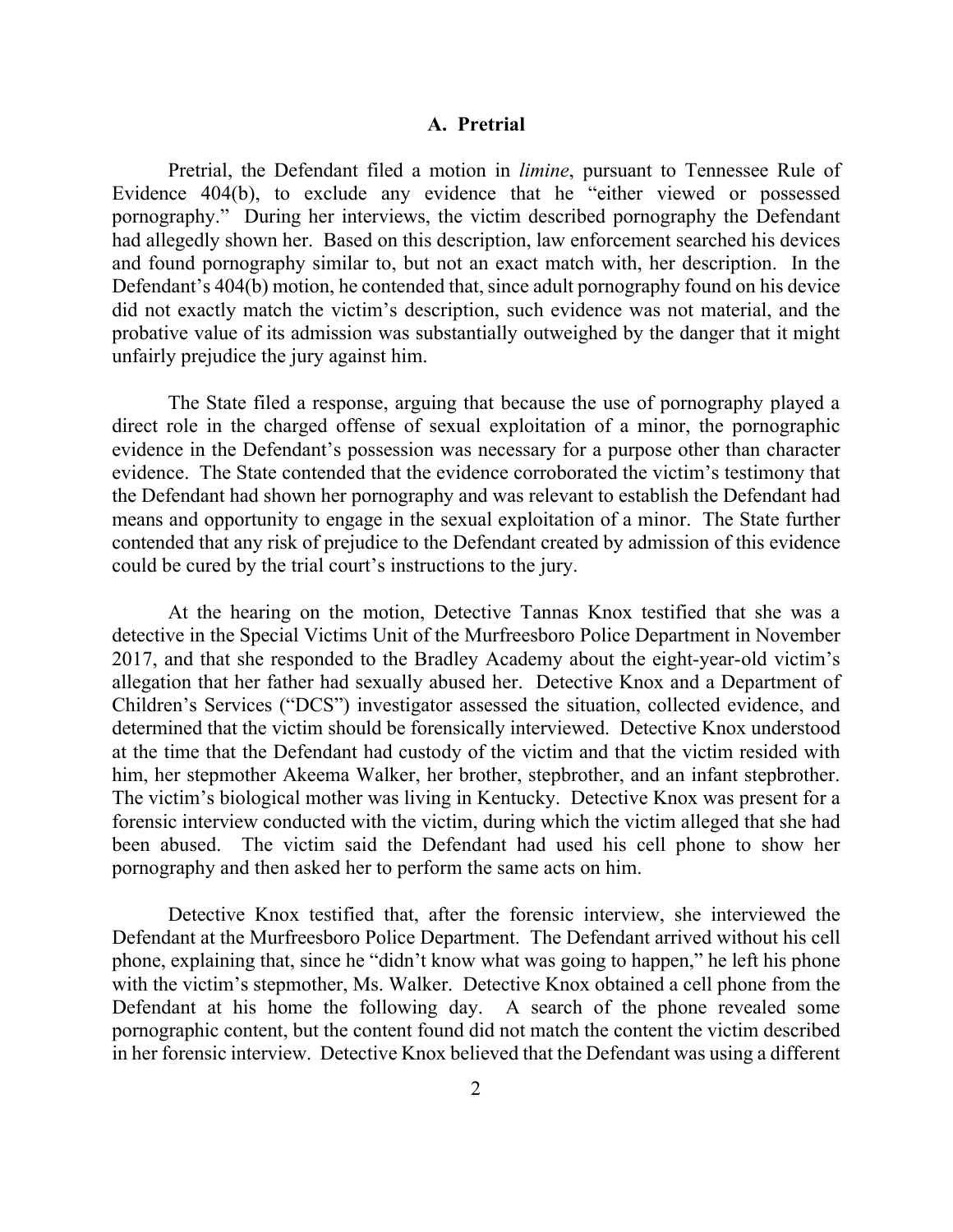phone at the time of these offenses. A search warrant executed at the Defendant's residence the next month yielded two older cell phones, thumb drive storage devices, a computer hard drive, and an external drive storage device. Forensic analysis of these storage devices found approximately 400 pornographic videos, some of which substantially matched the description given by the victim, namely the description of an African-American male/female acting in a daddy/daughter scenario with the female wearing a black dress. None of the pornographic material found included a female wearing a dress with "silver sparkles." Detective Knox did not follow up and show the victim the pornography found to ascertain if it was the pornography that she had previously seen.

On cross-examination, Detective Knox reiterated that she had not interviewed the victim a second time to obtain more details about the pornography, that her search of the cell phone and other devices in the Defendant's possession was based solely on the victim's initial allegations, and that she had not attempted to contact any cell phone service provider to determine which, if any, of the three cell phones obtained from the Defendant was active at the time of the alleged offenses. Detective Knox testified that no pornography found exactly matched the victim's description of pornography. Detective Knox testified that approximately 400 pornographic videos were found on the external hard drive, four or five of which were titled daddy/daughter. In two of the daddy/daughter videos, the female was wearing black. In searching for the pornography described, Detective Knox was unsure what an eight-year-old girl would describe as "sparkly," and whether that might include dress, earrings, jewelry, or belt; therefore, Detective Knox looked for instances where the female participant was wearing black, with "sparkles anywhere in it, sparkly belt, sparkly jewelry," and found instances that would fit that description. Detective Knox testified she had not gone back to the victim to ask for more detail about what she meant by sparkles.

On re-direct examination, Detective Knox testified the victim used the term "father/daughter" instead of daddy/daughter and that some of the pornography obtained from the Defendant matched that description. Detective Knox further testified that some of the videos involved women wearing black dresses and performing the sexual acts described by the victim, but none exactly matched her description.

The trial court denied the motion in *limine*, finding that there was pornography in the Defendant's possession which was generally consistent with the pornography described by the victim during the forensic interview. The trial court noted that the pornography found did not exactly match the description given by the victim but found that fact went to the weight the jury may give the evidence and not the evidence's admissibility. The trial court found that the evidence addressed a material issue other than conduct conforming to a character trait because the Defendant's possession of pornography depicted specific sexual acts between a father and a daughter, consistent with the victim's description of the pornography shown to her, and therefore fell within the material issue exception in that it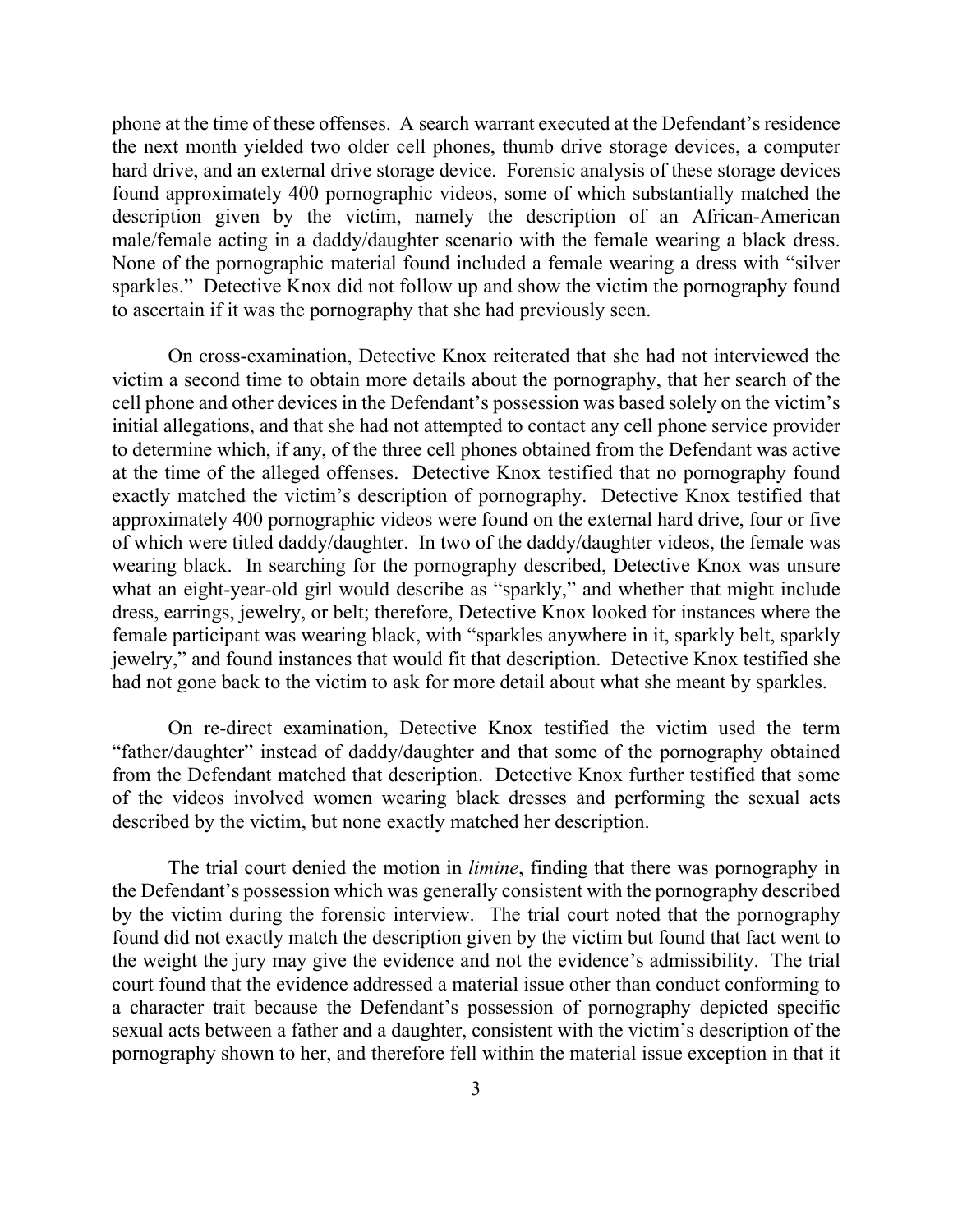showed that the Defendant had the means and opportunity to show the victim pornography. The trial court found the evidence might also show intent, as it could be inferred from the alleged victim's statement that the showing of the video was an indication of what was to take place during the abuse. For these reasons, the trial court found that the probative value of the evidence outweighed the danger of unfair prejudice and that testimony could be elicited by the State as to whether there was pornography found in the Defendant's possession generally consistent with that described by the victim.

#### **B. Trial**

At trial, the then ten-year-old victim testified that, at the time of the abuse, she was living in Murfreesboro with the Defendant, who was her biological father, along with her older stepbrother, her brother, and an infant stepbrother. The victim testified that at the time of the abuse she was attending Bradley Academy, which was an elementary school. The victim's stepmother, Ms. Walker, worked at night, usually leaving around 9:00 PM, and the Defendant worked in the daytime, usually leaving the house in the early morning. The victim described the house in which they lived, saying it had three bedrooms, one in which the Defendant and Ms. Walker slept with their infant son, another in which her brothers slept, and one in which she slept.

The victim recalled that the Defendant had abused her and that she first attempted to tell Ms. Walker by writing her a note, which she left for her on the dining room table. When Ms. Walker did not see the note, the victim retrieved the note and put it in her backpack. It was later found and given to school administrators, who then met with her about the note. The victim identified the note, which the trial court admitted into evidence, and it read:

Dear [Ms. Walker], this only happens when I get in trouble, like steal or I lie or get in their doorway. Daddy gets me up at night when you are at work. I have to take my pants off, and I have to put my mouth on his private parts. And he tries to put his private part in my butthole, and it hurts. And if I cry, he smacks my butt. And he makes me say things I don't want to say, like give it to me. And he licks my private parts and my butthole. I don't want – I didn't want to tell you because I thought you wouldn't believe me.

The victim said that the abuse seemed to be punishment because the Defendant only abused her when she had misbehaved. She wrote the note hoping that her stepmother would stop the abuse.

The victim described her first sexual encounter with the Defendant, which was not the basis for any charges, which occurred when she was in bed at night. The Defendant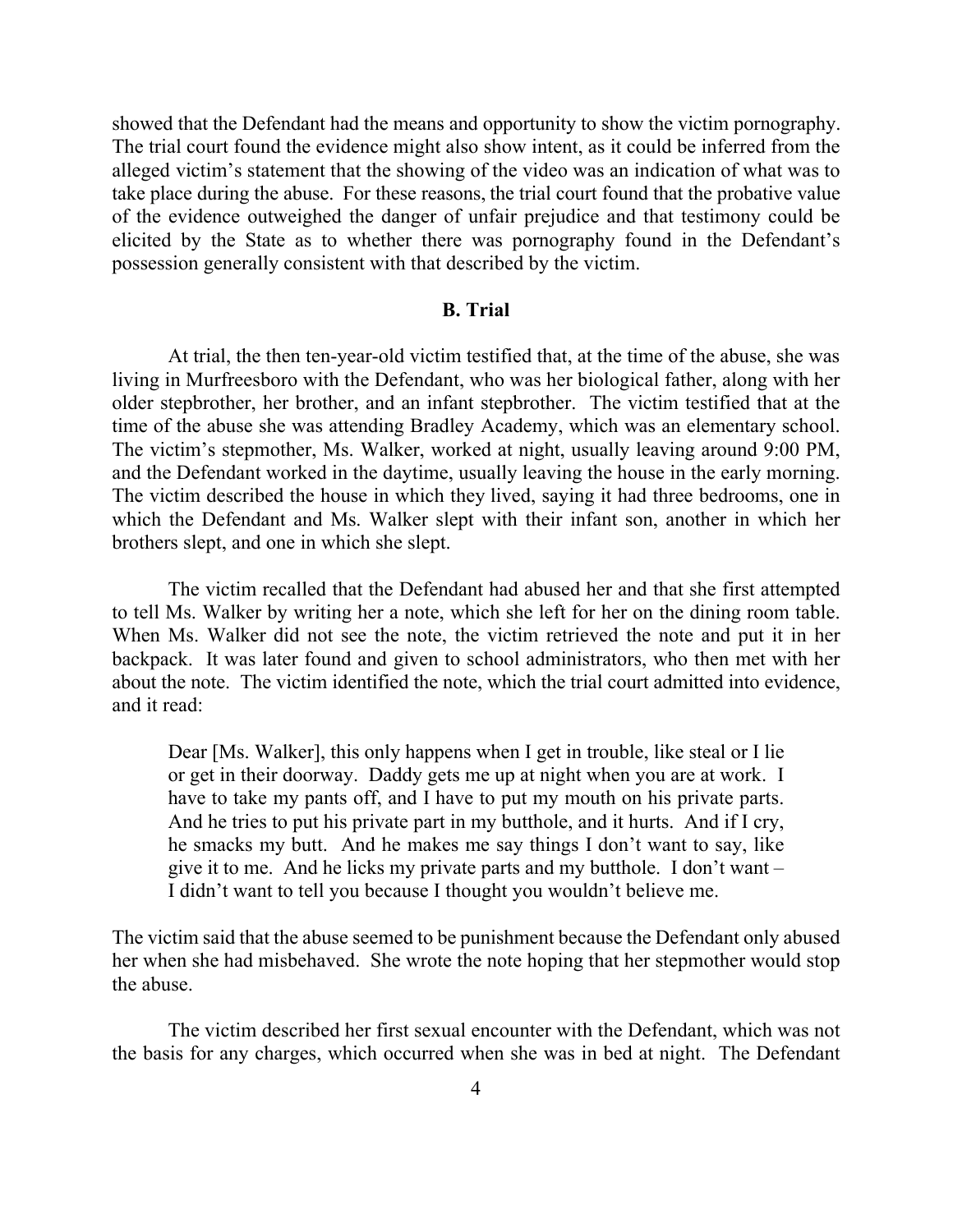came in her room and asked, "Do you want to be a big girl," to which the victim replied, "yes." The Defendant, who had laid down next to her on his back, stood her up with her legs on either side of him, took her pants off, told her to turn around and sit down, and again asked her if she wanted to be a big girl. The victim testified that she "just stood there," then said "no." The Defendant told her to put her pants back on and not to tell anybody about what had happened before leaving the room.

The victim testified about the facts the State elected to support the charge in Count 1. She said that, shortly after the first incident, but on another night, the Defendant woke her and carried her into his room. The Defendant had her take her pants off, positioned her on hands and knees facing the wall, removed his own pants and "put his private parts in [her] butt." The victim said that this hurt, and she was crying, but the Defendant told her to be quiet as "his private part kept on going in and out of my butt." When the Defendant eventually stopped, he took her to the shower adjoining the dining room and showered with her and the victim said that both she and the Defendant washed their respective genitalia. The Defendant reminded her not to tell anyone, after which she went back to bed.

The victim testified about another incident, which the State elected to support the charges in Counts 2 and 3. During this incident, the Defendant once again got her up during the night, walked her to his room, and "put his private part in [her] butt again." She told the Defendant she did not like it, and "he said if you don't like that, then put your mouth on my private." The victim complied and said, "I had to go up and down with my mouth," because the Defendant told her to "suck it like a lollipop." The victim said that, after a time, the Defendant let her stop, and the two took a shower and went to bed.

The victim testified to a fourth incident, which the State elected to support the charges in Counts 4 and 5. During this incident, the Defendant "started licking her private parts." It again started when the Defendant had gotten her up during the night. He walked her to his bedroom, put her on the bed and asked her what she wanted to watch on TV. The Defendant once again "put his private in my butt" and had the victim "put [her] mouth on his private." The Defendant then knelt on the floor beside the bed and "started licking my private parts." Once the Defendant eventually stopped, they took a shower together, and she went to bed.

The victim testified about another incident that the State elected to support the charges in Count 6. During this encounter the Defendant was "laying down on his back, and my legs were on both sides of him. And I had to sit down on his private" while facing away from the Defendant. The victim testified that there were multiple instances in which the Defendant had made her "put [my] mouth on his private and put his private in [my] butt," but did not recall specifically how many times this had occurred.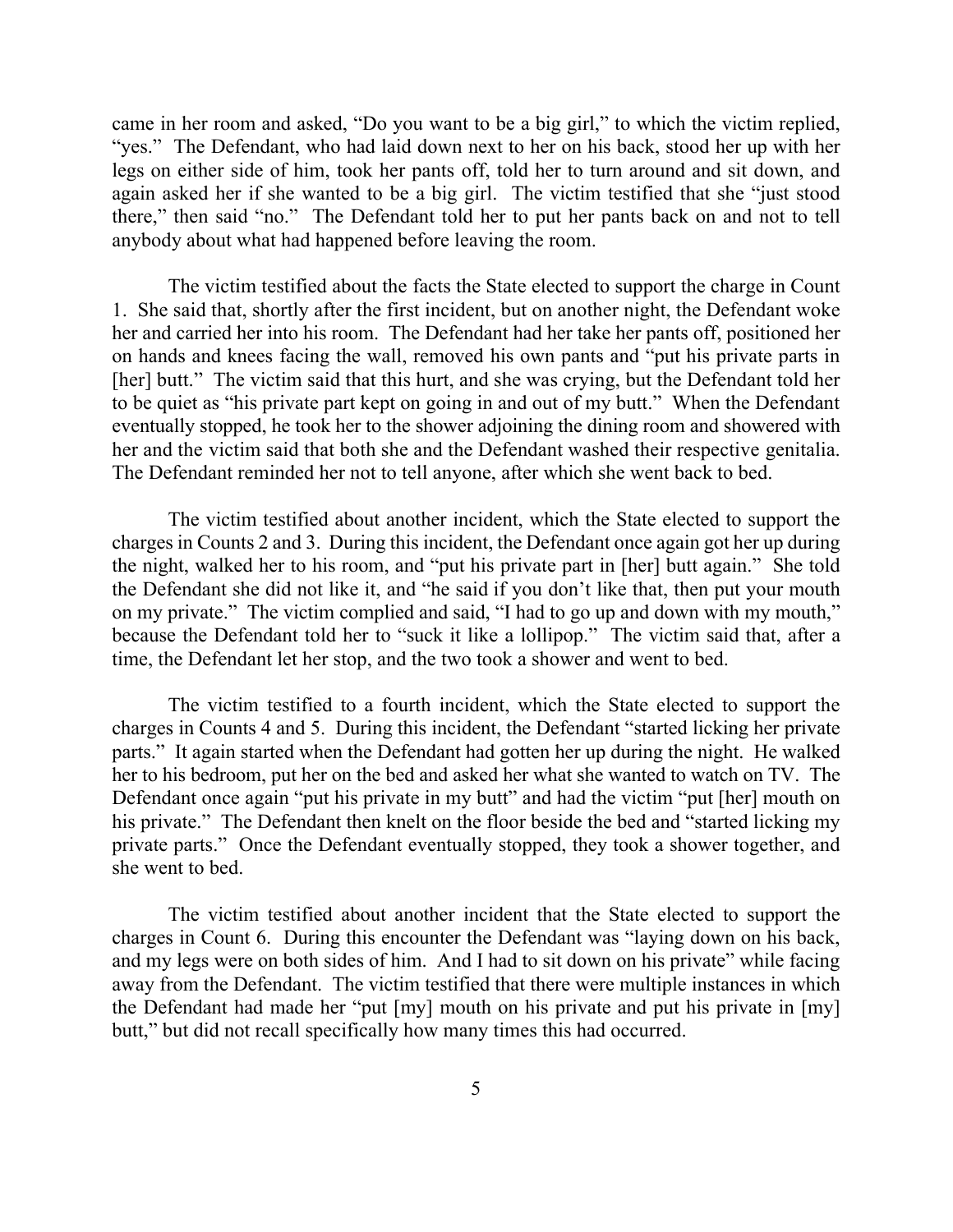The victim described that "sometimes," when she performed fellatio upon the Defendant, he penetrated her with his finger, saying "When I was putting my mouth on his private, he would put his finger in my butt." The State elected these facts to support the charges in Count 7 and 8.

The victim said that, before the Defendant anally penetrated her, he would first put cream on himself. She described the container as being blue and white and labeled "Kroger," which he kept on the dresser. The victim clarified, in her own terms, that the Defendant penetrated her anus when he abused her and not merely the cheeks of her buttocks. The victim testified that the nighttime encounters occurred while Ms. Walker was at work. The Defendant would put a blanket over her baby stepbrother's crib and close the door to the room in which her brothers slept. The Defendant would tell her to "shut up" if she cried because of the pain. The victim said that, at the time, she was afraid if she told anyone that "he would do it again." The Defendant made her sometimes say "give it to me" and other things as he was anally penetrating her.

The victim testified about two encounters with the Defendant that occurred outside his bedroom, one on the dining room table and the other on the couch. In the first encounter, which the State elected to support the charge in Count 9, the victim said, "Everybody was with my stepmom at the store and I was in my room. And my dad told me to take a shower, so I took a shower. And he told me to put a dress on, so I did. And then he put me on the [dining room] table. And then he started putting his private part in my butt." In the second encounter, which the State elected to support the charge in Count 10, the Defendant anally penetrated the victim while she was on her hands and knees on the couch in the living room.

Early in the series of sexual abuse incidents, the Defendant had twice shown the victim videos on a cell phone that depicted "a girl and a boy doing the same thing he was doing to [her]." On one of these occasions, the victim testified she was on her hands and knees facing the wall against which the phone was leaning, while the Defendant was "putting his private part in my butt." In the video, there was a girl and a boy doing the same thing. The State elected these facts to support the charges in Count 11.

The victim recalled the Defendant showing her another video in which "a woman was putting her mouth on a boy's private" while at the same time, the Defendant had the victim "putting my mouth on his private." The participants in the video appeared to be a teenage girl and a grown man. The girl was African American, wearing glasses and a black dress with silver sparkles. The State elected these facts to support the charge Count 12. The victim said she had never before seen a video depicting sexual activity.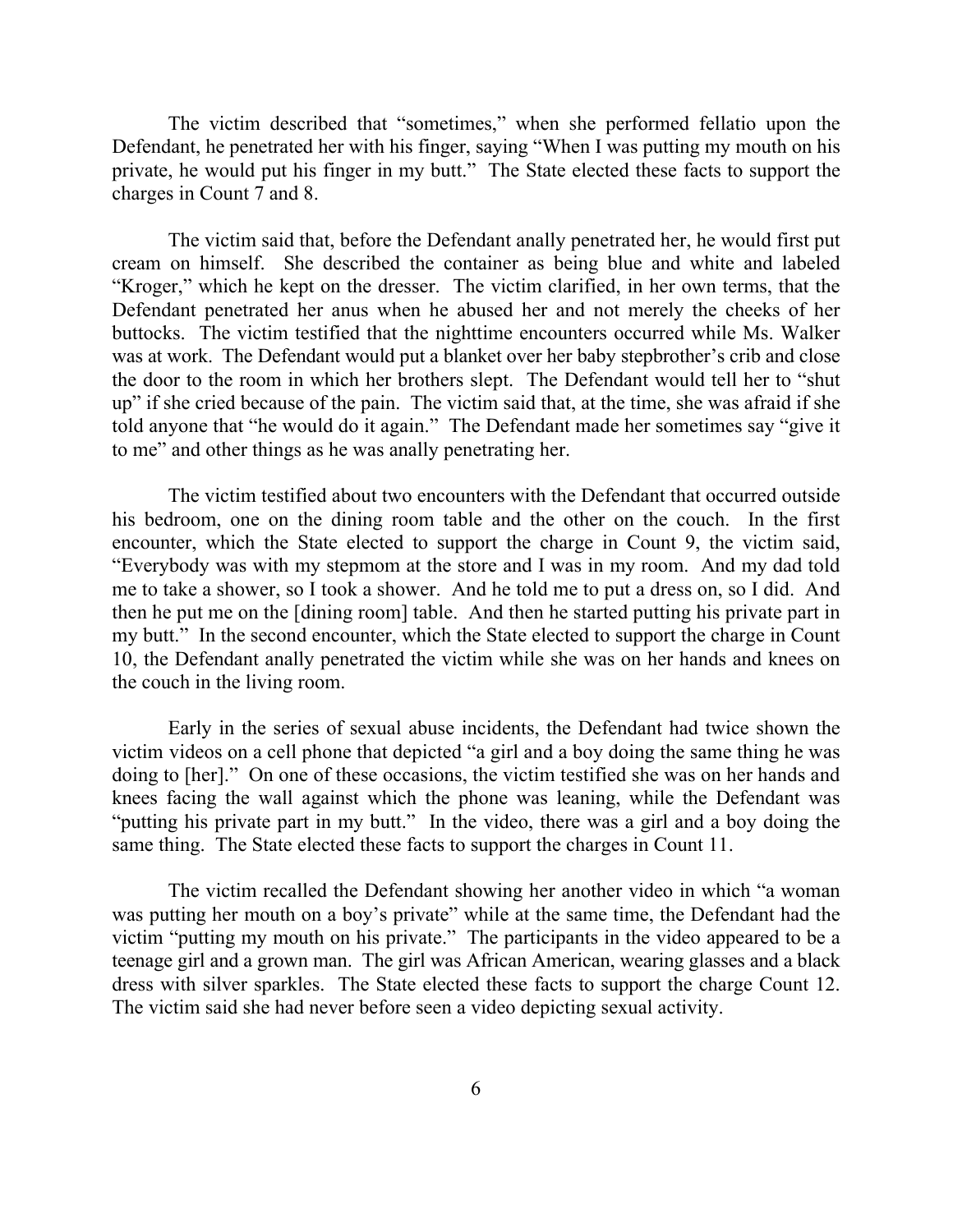The victim testified that her letter to Ms. Walker was the first time she had ever told anyone of the abuse and that she believed the abuse began at the start of her third-grade school year. The abuse ended when her Nana, Ms. Walker's mother, came to live with them. Nana was in the house at night while Ms. Walker was at work. She wrote the letter about two weeks after Nana came to live with them, and it had been about a year since the last instance of abuse at the time she wrote the letter.

The victim said that, before any of the sexual abuse incidents occurred, she once got in trouble for urinating in a closet, explaining that she was afraid to use the bathroom because there were always "spiders and cracks and mold in there." When the Defendant confronted her about this, he asked, "Did anybody touch you," and she lied and told him that her stepbrother who lived in Kentucky with her biological mother had abused her. When asked why she had blamed her stepbrother, the victim testified that she was afraid the Defendant would hit her, as he had before. When the Defendant confronted her further about what she had said, the victim testified that she took it back.

The victim also testified that she had once gotten in trouble for stealing Rice Krispie treats at her school. When her principal approached her about this, the victim told the truth. She said that the Defendant was so upset upon hearing that she had taken the treats, he sexually abused her. The school removed the victim from the cheerleading squad for stealing the Rice Krispie treats. At the time that she wrote her letter to Ms. Walker, she was "still in trouble" with Ms. Walker and her father, but she said that she had not written the letter just to get the Defendant in trouble with her stepmother.

The victim said that, when Ms. Walker did not find the letter on the dining room table, she put it in her backpack and took it to school. At school she put it in her notebook. The following day, her teacher asked her to put her things away and go to the office where the principal told her that the bus driver found her letter on the school bus. The victim met several ladies who talked with her about the letter. After talking with the ladies, she had been taken to sit with a vice-principal until later in the day, when she was taken to another location for an interview. She was told the interview would be recorded. She said she was both complete and truthful in her statements to the interviewer. She agreed that the State had asked her to refresh her memory by reviewing her interview before testifying at trial, since the interview had by then taken place about a year earlier.

On cross-examination, the victim testified that the first person she could remember telling about the abuse was her principal or vice-principal. The victim only kept the letter overnight after Ms. Walker had failed to see it on the dining room table. She did not remember ever saying that she had written the letter a few weeks before it was found. The victim did not know whether the letter had originally been found on the school bus.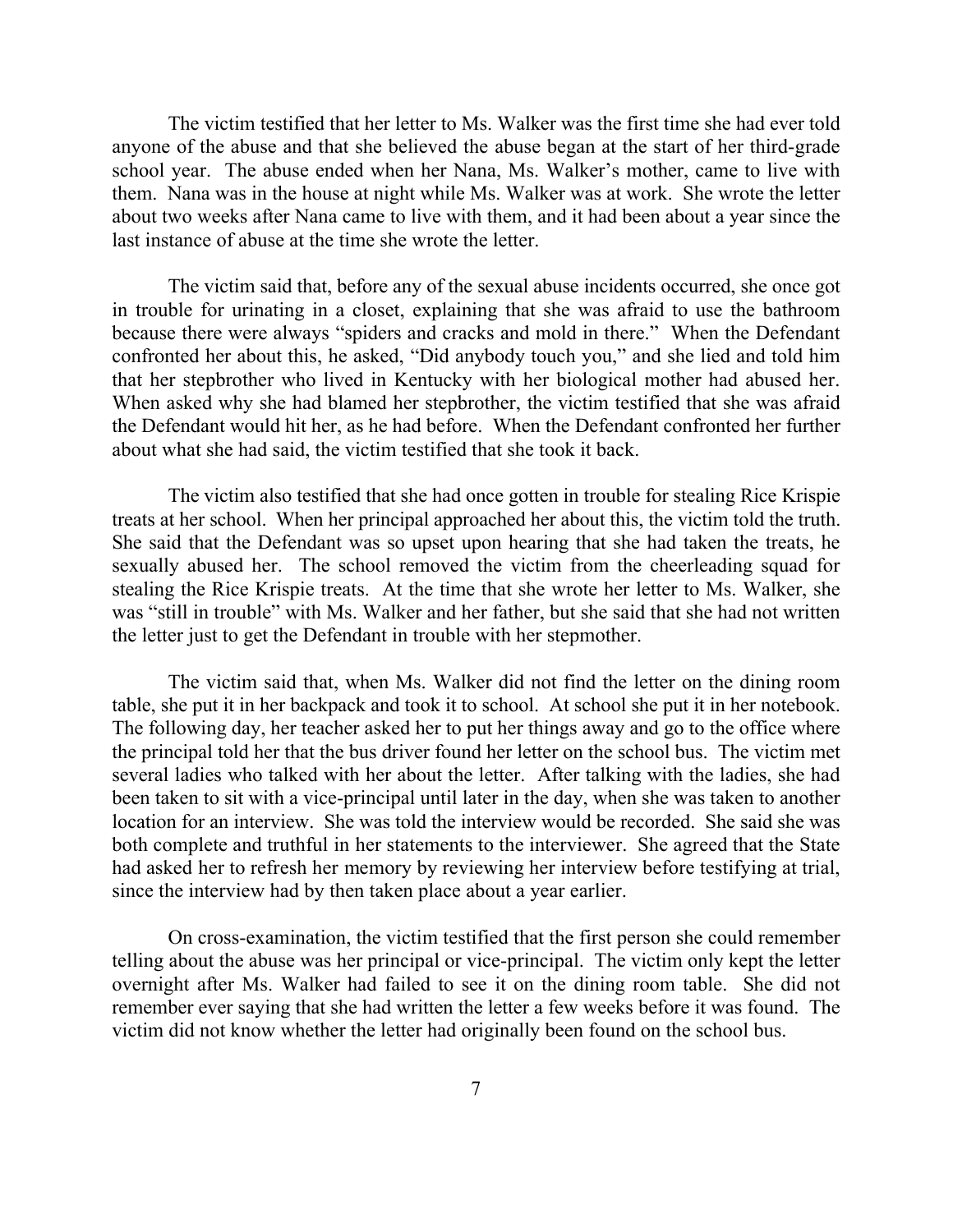The victim maintained that she only recalled two incidents where the Defendant "lick[ed] her privates." The defense asked the victim why she had not mentioned the instances of abuse that occurred on the dining room table and the Defendant putting his fingers in her anus in the forensic interview, and the victim said that she did not remember omitting it in the interview. The defense asked the victim why she had not mentioned the Defendant making her say things during the forensic interview, and she said that she could not recall being asked that in the forensic interview. She maintained that the Defendant "did make me say things."

The victim said that she visited her mother in Kentucky when she was out of school but that she did not talk with her mother about the sexual abuse before writing her letter. The victim said that she lied to the Defendant about her stepbrother touching her because "if I told him I didn't want to use the bathroom because there were spiders and mold and stuff in there, then he would have hit me." She did not remember any further specifics on what she related to the Defendant about her stepbrother touching her.

The victim testified that she did not want to live with Defendant, saying that nobody ever talked to her there, she was always getting in trouble, and they never did anything fun. She said she did not particularly get along with her brother and stepbrother because "they never played with me or anything," and "were always in their room." The victim testified that her mother in Kentucky "played games with us, sometimes she would take us places. And everybody was nice to me." The victim said that, by writing her letter, "I really didn't think I was going to live with my mom. But when they told me she was coming to get me, then I thought I was going to live with her."

Lydia Lorena Rosales-Ortiz testified through an interpreter that she was a mother with children who attended the Bradley Academy and her children rode the bus to school. Ms. Rosales-Ortiz testified that her daughter Tzury was helping her learn English and would gather papers or notes for her to read. Tzury found a note on the bus underneath the seat, which she brought to her. When Ms. Rosales-Ortiz read the note, she was shocked. She turned the note into the director of the school, "because I think it is the right thing to do and because I am a mother." Ms. Rosales-Ortiz turned the note into the principal within two days of finding it and did not know who had written the note.

Jenny Ortiz, who was of no relation to Ms. Rosales-Ortiz, testified that she was the principal at the Bradley Academy at the time of these events. Principal Ortiz testified that she worked closely with Bradley Academy school counselor, Amanda Adams, in addressing any issue that came up with students or parents. She described the victim as a "typical student . . . not a child who I spent time with as far as discipline."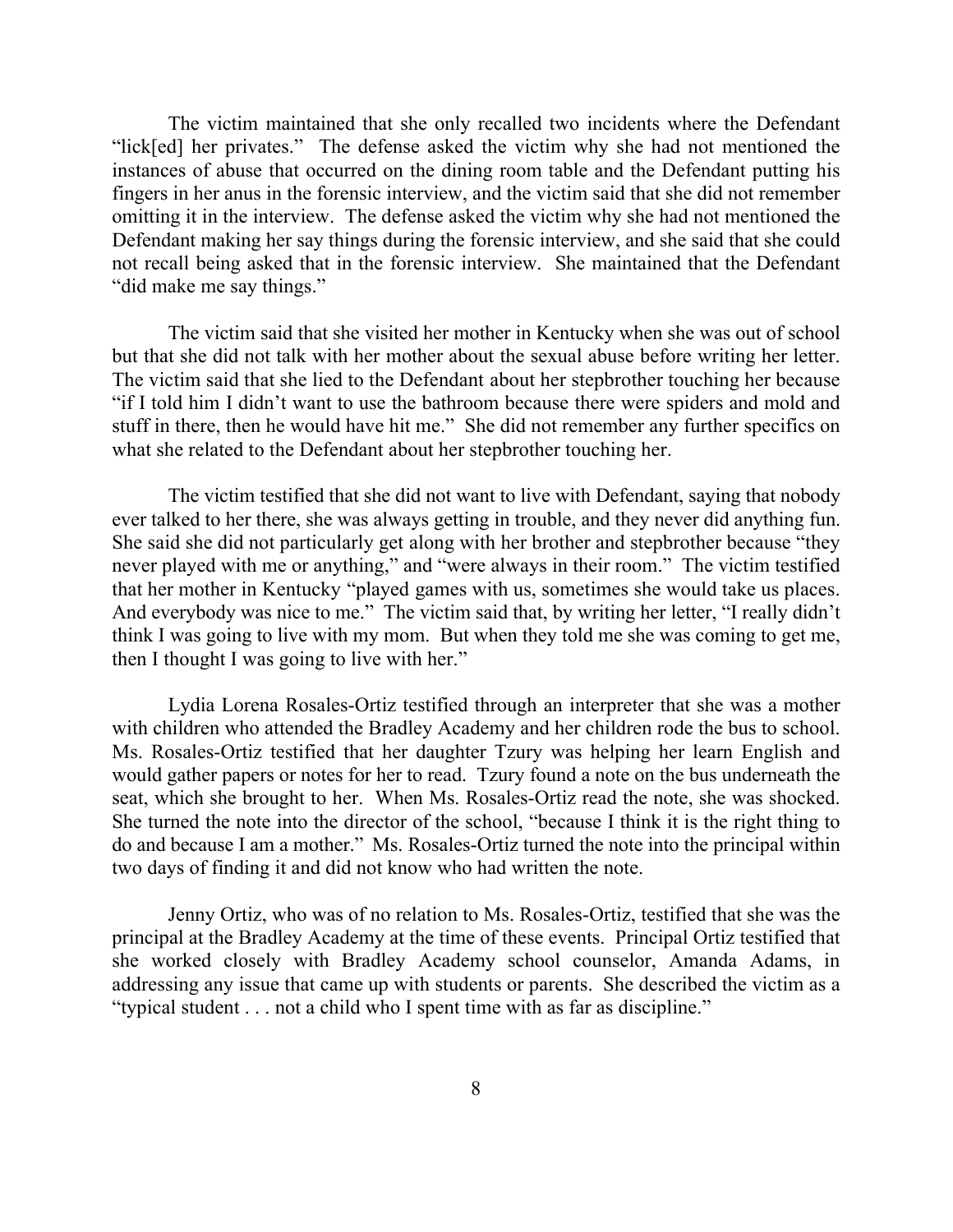Principal Ortiz described an event after school during the victim's fourth grade year. She recalled that a couple of girls on the cheer leading squad took a box of Rice Krispie treats that a teacher had brought into the school. Principal Ortiz recalled the victim was honest and admitted she had participated in taking the treats without permission, explaining that she was hungry and wanted an extra treat. Principal Ortiz told the victim that, as a consequence, she would be withheld from participating as a cheerleader that evening and that Principal Ortiz would be calling her parents. The victim seemed very upset when she heard that the principal would call the Defendant and said that she did not want to get into trouble. When Principal Ortiz called the Defendant to tell him what happened and that the victim was suspended from the cheerleading squad for that evening, the Defendant was upset, and said "No, I'm done, and she is off the team." Principal Ortiz testified that the Defendant subsequently pulled the victim off the cheerleading squad.

Principal Ortiz testified that the Rice Krispie treat incident had occurred about the beginning of November 2017. A few weeks later, a parent gave Principal Ortiz a note that her daughter had found on the bus. After reading the note and recognizing the names mentioned therein, Principal Ortiz suspected the victim was the author. She asked the school counselor to read and evaluate the note, and then they called the victim in to speak with them. Principal Ortiz put the note on the table and asked the victim if she knew what it was and whether she had written it. The victim immediately said yes and started crying, and their questioning stopped so they could contact DCS and the police. Principal Ortiz explained that it was necessary that she determine who authored the note before calling DCS but that, thereafter, the questioning ceased until DCS arrived. After police and a DCS representative arrived, they interviewed the victim outside the presence of Principal Ortiz and Ms. Adams.

Chelsa Wade testified that she had been employed as a Child Protective Services Investigator with DCS for about three and one-half years. Ms. Wade testified that the referral in the victim's case came in through the department hotline and was assigned to her. Because it involved potential sexual abuse, she classified it as "priority one," and contacted law enforcement to let them know she was the investigator and to arrange to meet law enforcement at the school. At the school, she met Detective Knox and together they interviewed the victim.

Ms. Wade recalled the interview, saying that, at first, they asked the victim about the contents of her note, and the victim seemed "shocked" that Ms. Wade and Detective Knox knew about it. The victim became emotional, crying and appearing distressed. Ms. Wade said she created a summary of the interview from her memory about three weeks after the actual conversation, so she did not recall specifically what the victim said about when she had written the note. The victim may have said she wrote it a few weeks before it was found. Ms. Wade attempted during the interview to get the minimum facts necessary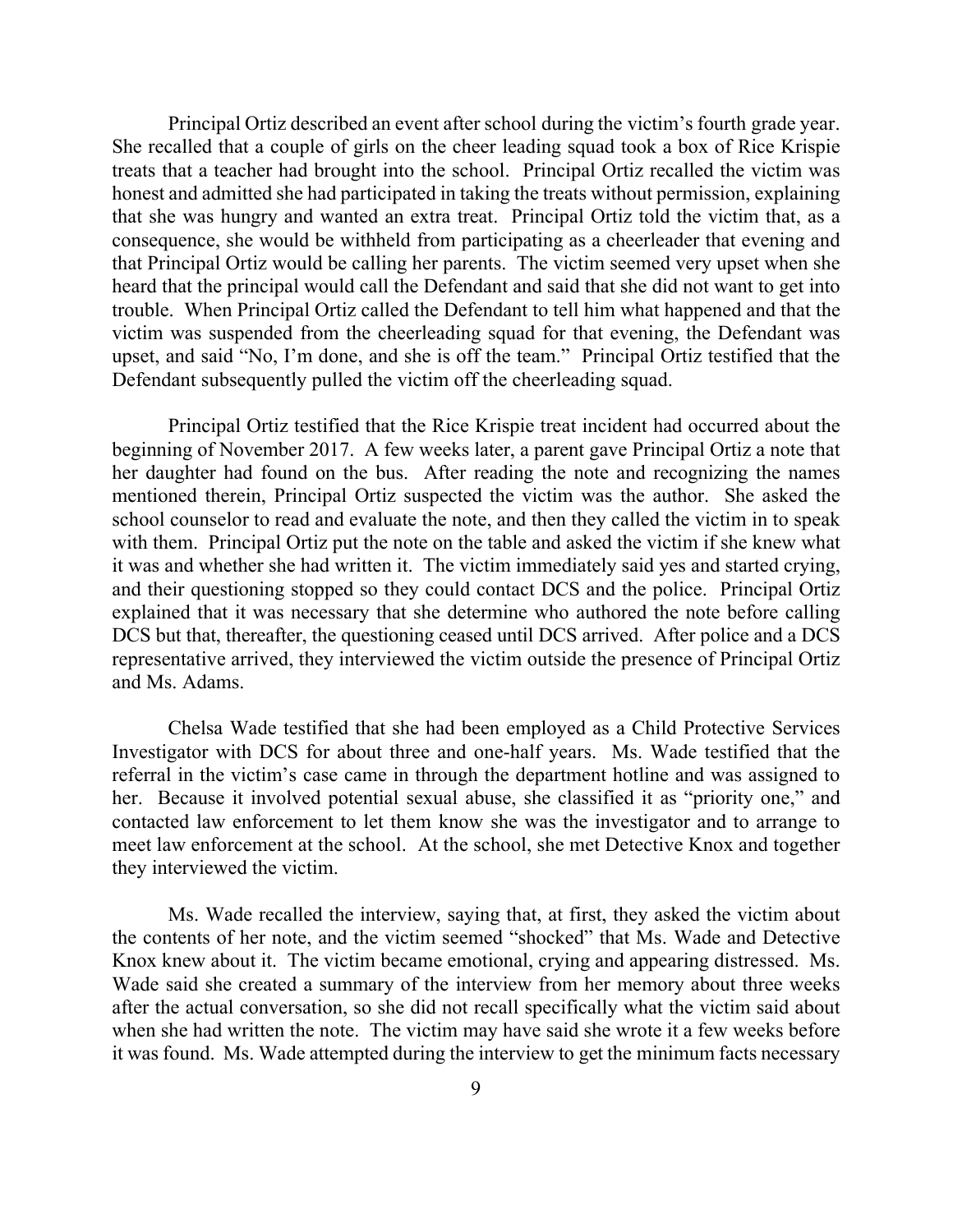to proceed, as was her procedure, because a forensic interviewer would conduct a more detailed interview later that day.

After the initial interview, Ms. Wade and Detective Knox visited the victim's home where they spoke with Ms. Walker and informed her of the allegations and investigation. Based on that discussion, the two determined that the victim might not be safe with Ms. Walker, so they contacted her biological mother in Kentucky, who agreed to come and retrieve the victim the same day.

Sometime later on the same day, Ms. Wade was present for the victim's forensic interview, which was conducted at the Child Advocacy Center in Murfreesboro. Ms. Wade testified that the victim made additional, more detailed disclosures during her forensic interview, but the disclosures were generally consistent with both the initial interview and those in the note.

The same day, the victim's biological mother, Ms. Allen, came to Tennessee get the victim and the victim's biological brother. Ms. Wade also had the victim's brother participate in a forensic interview, during which he said he had never witnessed or been the victim of sexual abuse. The victim's brother said he preferred to live with Ms. Allen. Ms. Wade contacted DCS in Kentucky about the case, and asked Ms. Allen to follow up. To her knowledge, Ms. Allen had enrolled both children in school and had the victim participate in counseling.

Ms. Wade said that, as a routine part of her investigation, she looked for any other referrals made by the victim. While she found none, she did learn of an allegation that the victim made against her stepbrother that she had quickly recanted.

On cross-examination, Ms. Wade testified that in this case the forensic interview was the primary investigative tool intended to determine the veracity of the allegations. Ms. Wade's role was to schedule the interview while someone else conducted it. Ms. Wade testified that she created a summary of her November 16, 2017, interview with the victim on December 7, 2017. Her notes were not entirely clear about when the victim said that she had written the note in relation to when it was found.

Ms. Wade explained that she was concerned for the victim's safety in the home of the Defendant and her stepmother because, when informed of the allegations, Ms. Walker immediately responded that the victim was lying and that Ms. Walker "would beat her ass" when she got home. While Ms. Walker's reaction might be consistent with that of someone who is upset about a false allegation, she did not believe physical discipline was appropriate because she credited the victim's forensic interview. Ms. Wade testified that she did not interview the victim's stepbrother.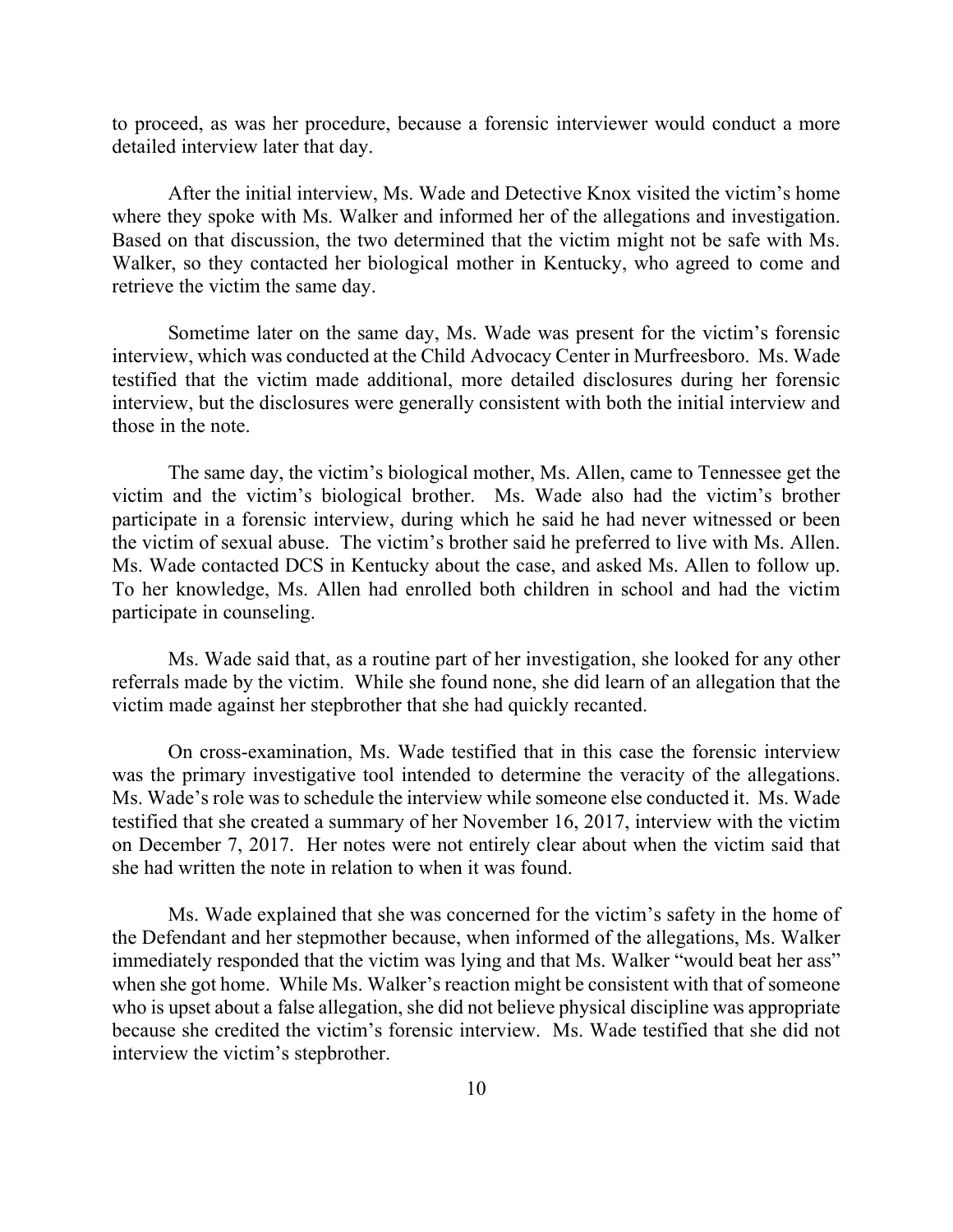On re-direct examination, Ms. Wade testified that the victim's brother's statement in his interview that he had not seen any abuse was consistent with the victim's claim that no one had seen the abuse.

Detective Tannas Knox testified that she had been employed as a police officer by the Murfreesboro Police Department for twenty years and was a detective with the Special Victims Unit since 2007. Detective Knox testified that the Special Victims Unit dealt with cases involving rape, domestic abuse, sexual abuse, and physical or sexual abuse of children. Detective Knox testified that referrals on potential child abuse cases sometimes came directly to the department or through DCS who worked with the police on those cases.

Detective Knox testified that, on November 16, 2017, she responded to the Bradley Academy about this case and met Ms. Wade there. On arrival, Detective Knox and Ms. Wade spoke with Principal Ortiz about a letter that was found on a school bus and later turned in by a parent. Detective Knox took custody of the letter, and she and Ms. Wade briefly met with the victim to determine if she had authored the letter and whether a Child Advocacy Center forensic interview was warranted. Detective Knox testified that this cursory interview procedure required investigators to not ask any leading or suggestive questions and only obtain information essential to determine if a forensic interview is needed.

Detective Knox testified that, based on what she heard in the cursory interview and the victim's demeanor, she called the Child Advocacy Center and set up a forensic interview for later that day. Detective Knox described the cursory interview saying that, when she showed the victim the letter and asked her about its contents, the victim became upset and started twisting her hair. The victim confirmed that she had written the letter and that the things described in it were true. The victim said she had written the letter for her stepmother, Ms. Walker, and put it on a table, but that Ms. Walker had not picked it up, so the victim kept it in her book bag at school. Detective Knox did not tell the victim how the letter had been recovered and did not ask her to further describe the events in the letter.

Detective Knox drove the victim to the forensic interview, which was not normal procedure. Normally, she would have contacted a parent to drive the child, but she and Ms. Wade were concerned after speaking with Ms. Walker, who she said was going to "beat [the victim's] ass." Detective Knox and Ms. Wade determined that one of them should take the victim to the forensic interview.

Detective Knox observed the forensic interview, along with Ms. Wade, and said that it was much more detailed than the minimal information interview she and Ms. Wade had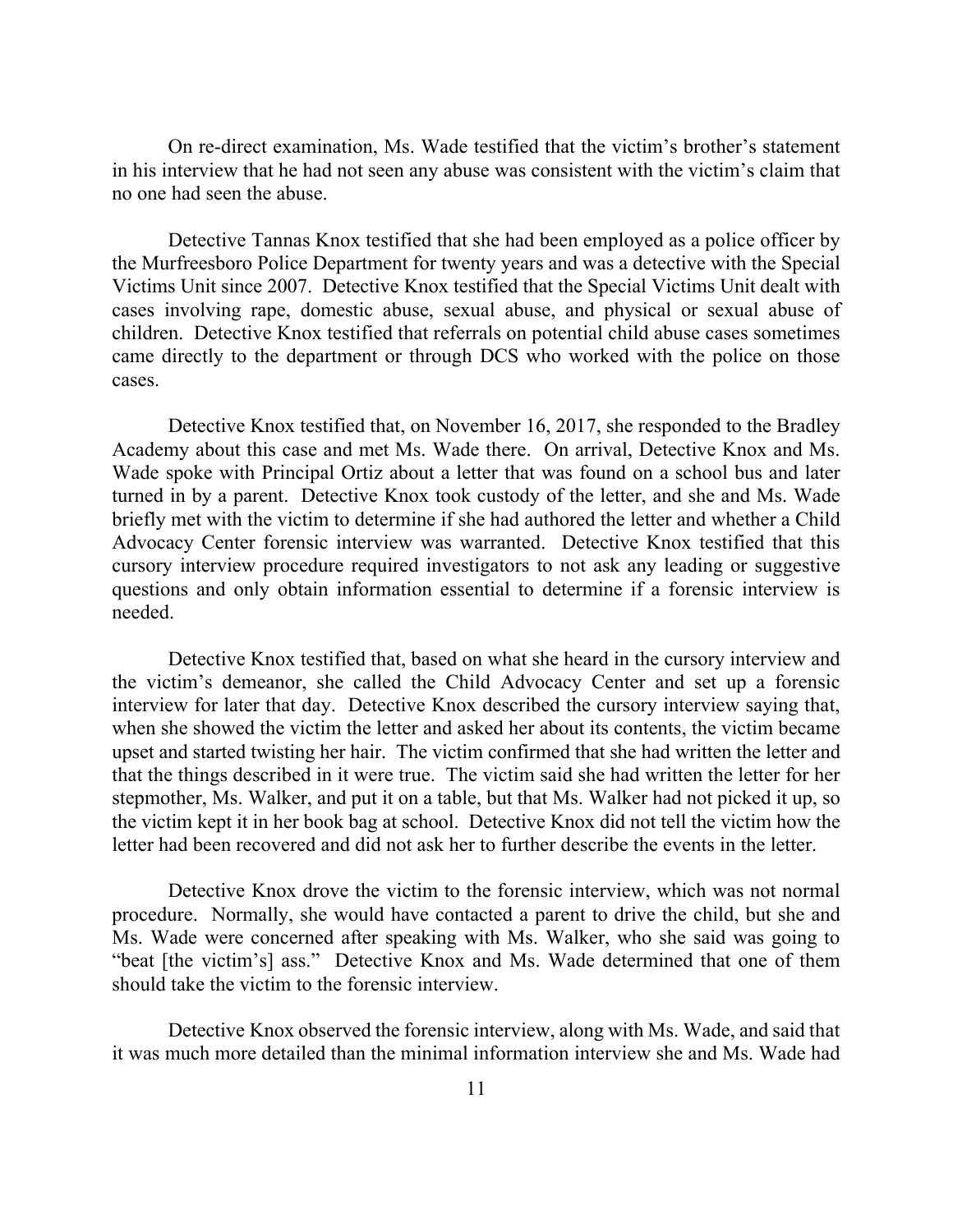conducted earlier at the school. The information that the victim provided was consistent with the earlier interview. Detective Knox testified that the victim talked about events that had started the summer before and ended at the time her Nana had come to live with them, about two weeks before Detective Knox had contact with the victim. Detective Knox explained that a victim's delayed disclosure was "very common" in cases of child sexual abuse and that delay can affect the types of physical evidence that can be collected because evidence like that collected by a sexual assault kit examination is not typically available after three to five days. Because it had been about two weeks since the last reported instance of sexual abuse, she would not expect physical evidence to still be present.

Detective Knox recounted that because the victim mentioned during the forensic interview that the Defendant had shown her pornographic videos, she wanted to collect any electronic devices that could store pornographic material.

Detective Knox noted that Ms. Walker's time records confirmed that she worked nights during the time of the alleged abuse, so the Defendant had the opportunity to be alone with the victim. Detective Knox testified that she did not reinterview the victim, as it was standard procedure not to do so in these types of cases.

Detective Knox testified that she had asked the Defendant for his phone when they met at the police department, but the Defendant told her that he did not have it with him. When she followed up with the Defendant the next day, she collected a phone. Detective Knox subsequently met with the Child Protective Investigation Team, and they recommended that the victim's home be searched for any other electronic evidence. Detective Knox prepared a warrant for the search she later conducted in December, about a month after she initially interviewed the victim. During the search she looked for any electronic devices, thumb drives, external hard drives, computers, and phones that could store the media the victim said the Defendant had shown her, namely videos of a father/daughter engaging in various sexual acts and a black female wearing a black dress with sparkles and engaged in father/daughter sexual activity. She also looked for a Kroger brand of cream to corroborate the victim's allegations that the Defendant used that when he anally penetrated her. Detective Knox testified that the search resulted in the collection of several thumb drives, a computer hard drive, an external hard drive, two other damaged cell phones, and a bottle of personal lubricant.

Detective Knox submitted the cell phones and other electronic devices to a forensic team specialized in recovering images from hard and thumb drives with details about the kind of evidence she was looking for, including any instances of child pornography. While she could not identify any instances of child pornography, other pornography was found on the external hard drive that was generally consistent with, but not an exact match to, the victim's description. Detective Knox testified they found "lots" of videos with oral and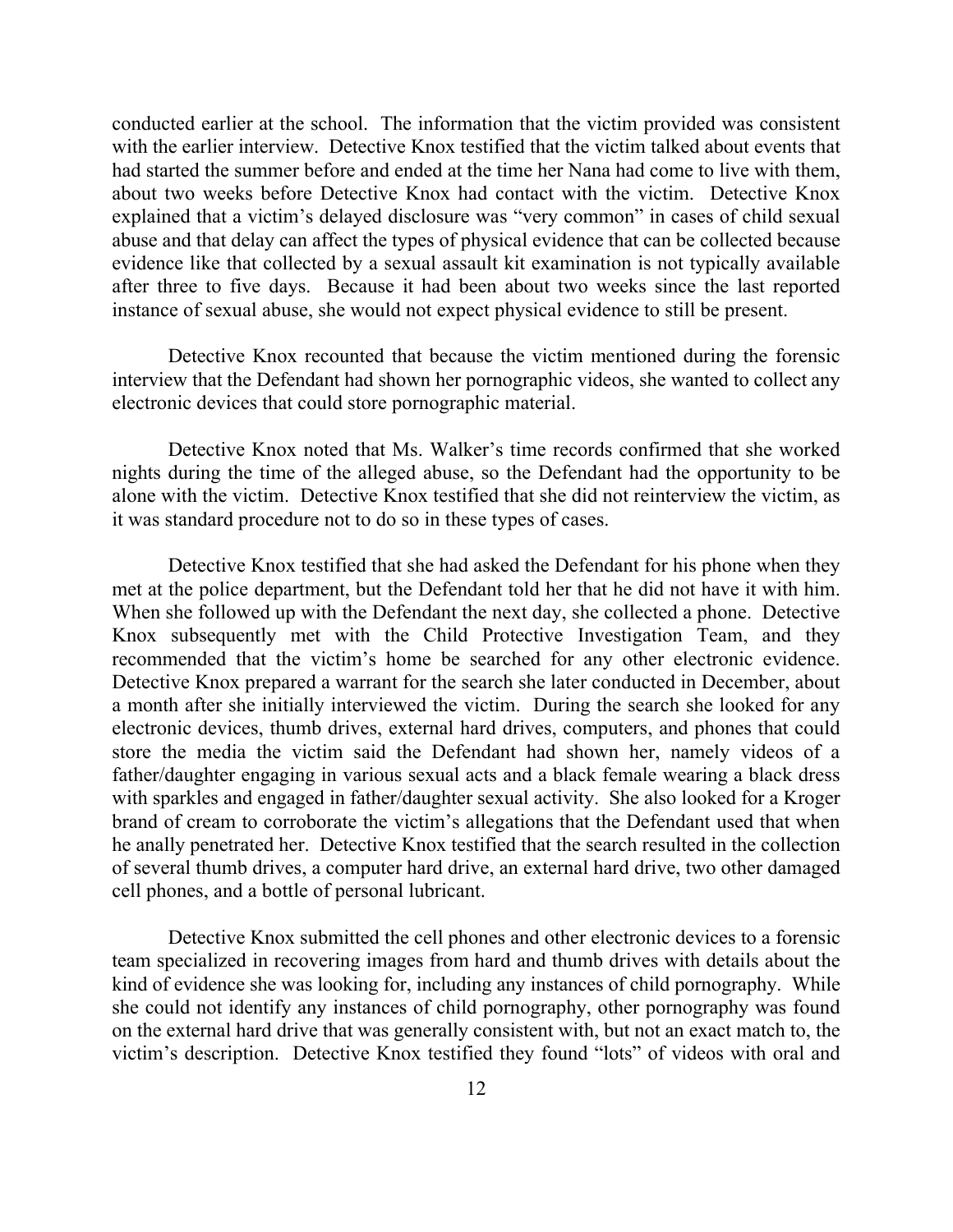anal sex and black females, four which were titled daddy/daughter and depicted a "daddy" and daughter having sexual relations. Some of those videos included a woman wearing a black dress, but not a black "sparkled" dress. Detective Knox testified she did see other sparkles in the videos, including sparkle earrings, sparkle necklaces, and sparkle belts. Detective Knox testified that they did not ask the victim to view the pornography they found to specifically identify if it was what the Defendant had shown to her.

On cross-examination, Detective Knox testified that, in her initial interview with the victim, the victim alleged that the Defendant had committed both oral and anal sex upon her. The Child Protective Investigation Team convened for this case on December 6, 2017, after the initial school minimal facts interview, the victim's forensic interview, and the collection of the Defendant's cell phone. Detective Knox testified that the forensic analysis of the Defendant's cell phone was not completed by the time of this meeting. The meeting was aimed at determining whether the victim's case rose to the level of criminal prosecution.

Detective Knox testified that she and the victim did not discuss the allegations during the ride to the victim's forensic interview. Although the victim's allegations included penetration, the detective did not gather any clothing items. She explained that it had been more than two weeks since the last alleged encounter and that the victim had not mentioned blood or bodily fluids. This made the detective think it unlikely that an examination of clothing would reveal anything of evidentiary value.

Detective Knox agreed that the Defendant came willingly to the police department to meet with her, and that, when asked for his phone, the Defendant said he had left it at home. Detective Knox testified that no pornography was found on the cell phone. While pornography was found on the external hard drive, it was impossible for the investigators to determine if that pornography had been downloaded to the phone. Detective Knox testified that the Defendant had consented to a search of his phone.

Detective Knox testified that, in her police department interview with him, the Defendant alleged that the victim wanted to live with her mother in Kentucky and had lied about this kind of thing before. Since Ms. Walker had also alleged that the victim was lying, the detective followed up with DCS to determine if any prior referral had ever been filed in the past. DCS confirmed there were no prior complaints.

Jill Howlett testified that she had been employed as a Social Worker at the Our Kids Center, an outpatient pediatric clinic of General Hospital in Nashville, since August 2011. Most referrals to Our Kids Center came from the Department of Children's Services, and the center sees about 850 kids per year ranging in age from birth to 17 years old. The clinic uses a standard procedure for each child that comes in, where first a social worker sits down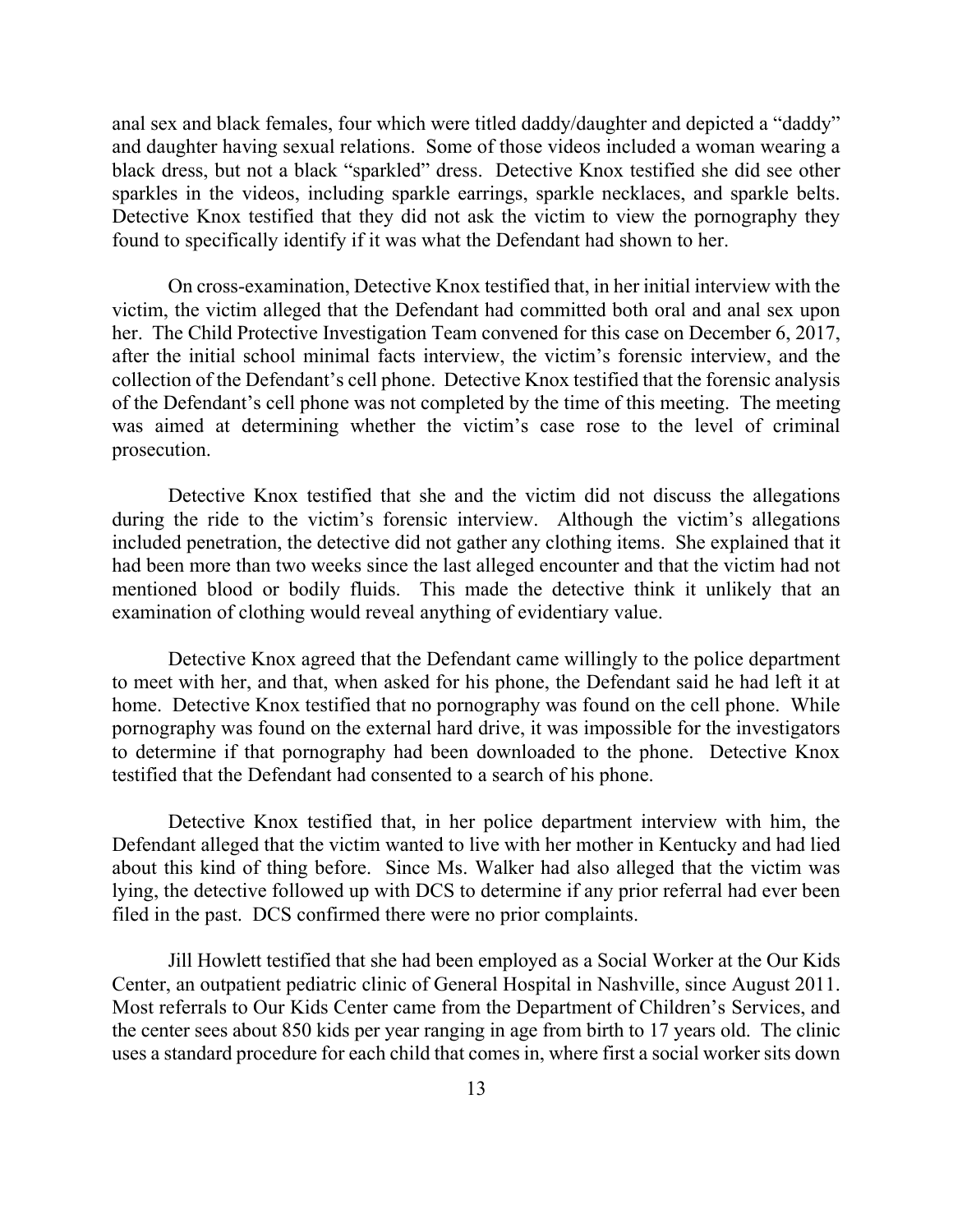with the parent, adult, or caregiver bringing the child in and get history about the family, child, and what brought them to the clinic. If the child was five or older, the social worker would then take the child into the exam room by themselves and get a medical history, which was shared with the nurse practitioner conducting the medical exam.

Ms. Howlett recalled that the victim's mother brought her to the clinic on November 30, 2017, at which time Ms. Howlett took the victim's medical history. This medical history consisted of everything the child knew about his or her body and an assessment of the child's development and ability to communicate. Ms. Howlett explained to the victim the types of questions she would be asking her and ensured the victim understood why she was asking the questions and the importance of her answers. She then asked the victim about any previous injuries, surgeries, stitches, broken bones, medications, names she used for her genitalia, and whether anyone had ever touched her genitalia.

Ms. Howlett asked the victim for her names for places on her body that no one should touch, and that the victim called them her "private parts" and her "butt." When Ms. Howlett asked the victim if anyone had ever touched her on her private parts or her bottom, she said that her father, the Defendant, had touched her private and her butt. The victim stated, "He licked his tongue in my private," on more than one occasion. The victim said that the Defendant had not done anything else to her private, but that "he put his private part up my butt" more than once. The victim told her the Defendant "put his fingers [in her butt] a bunch of times," and that "he made me put my mouth on his private part" and that "happened a lot of times, too." The victim told Ms. Howlett that she had never seen anything come out of the Defendant's private part and that he had not touched her in any other way. The victim said she was eight years old when the first instance of abuse occurred, and the last incident occurred just before her Nana had come to live with them. She said that no one else had ever touched her in an inappropriate way.

Ms. Howlett testified that forensic interviews were not recorded, but the center did make a written record of those conversations by dictating a report, typically completed within twenty-four hours. Ms. Howlett provided the victim's medical history to Nurse Practitioner Hollye Gallion for the medical examination.

On cross-examination, Ms. Howlett testified she could not speak to the veracity of the victim's statements but only relay what the victim alleged.

Nurse Practitioner Hollye Gallion testified as an expert in pediatric forensic examinations. She said had been employed at the Our Kids Center for nineteen years and had performed or supervised approximately 5,000 examinations. Her role was to do the physical exam, order labs and any testing required to make sure the child's body is healthy, and if there is any injury or a physical issue to make that diagnosis.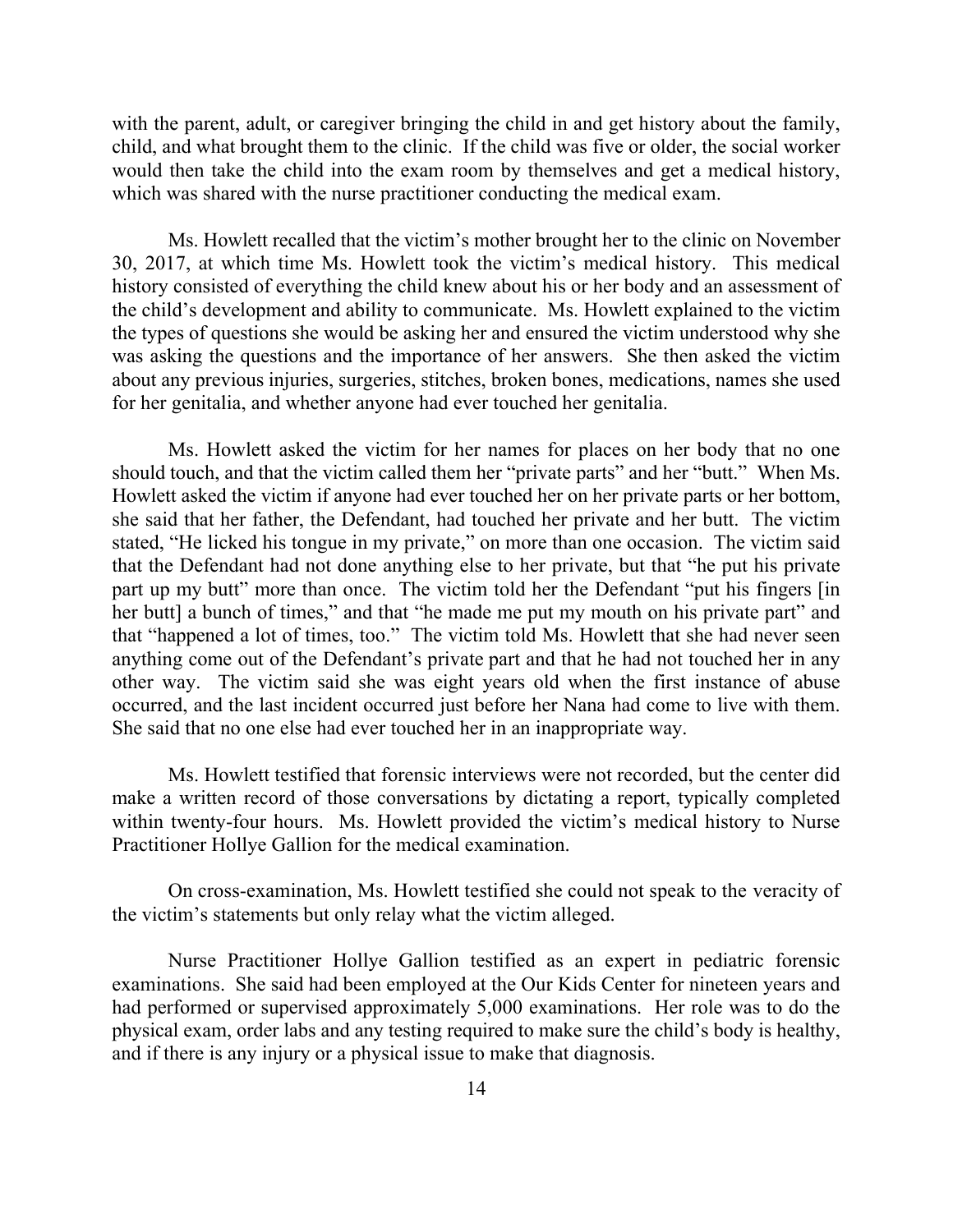Ms. Gallion examined the victim using the information provided to her by Ms. Howlett, which included alleged instances of cunnilingus performed on her by the Defendant and fellatio performed by the victim upon the Defendant and anal sex. She did not expect to find signs of injury given the type of abuse and the duration of time that elapsed between the abuse and the examination. While not expecting to find injury, Ms. Gallion said that the examination was still necessary to rule out infection and to reassure the victim that her body was okay.

The forensic interviewer in this case, Amanda Pruitt, testified that she interviewed the victim on November 16, 2017, and recorded the interview. The video was played for the jury and largely comported with the victim's trial testimony. Ms. Pruitt testified there were two breaks in the interview when she went to an adjoining observation room where the DCS investigator and law enforcement officer were observing to ask if they had additional questions or needed clarification of anything the victim had said. In her experience, when abuse has occurred over an extended period, it is not possible to get every detail of every incident that occurred, and generally the center only allows the interview to last an hour.

On cross-examination, Ms. Pruitt testified that part of a forensic interview is to gather more information, so questions in such an interview are intentionally open-ended in that the child's answer may result in a request for the child to say more about that answer. While each referral is different, most of her interviews cover the same questions. After asking most of her questions, Ms. Pruitt took a break to confer with the DCS and law enforcement representatives observing, because they might have different questions or want clarification on certain things.

Ms. Pruitt testified that the center tries not to do multiple interviews with a child as a best practice because discussing trauma can be hard on a child. She also said that, if there were a new disclosure of any type of abuse and they requested an interview, she would do it. That did not happen in this case. Ms. Pruitt recounted that her interviewees are always told they can take a break.

On re-direct examination, Ms. Pruitt testified that it is generally impossible for a child to talk about every detail of every event in which they were abused over an extended period in a one-hour interview. The forensic interview therefore provides the basis for investigation.

Based on this evidence, a Rutherford County jury convicted the Defendant of ten counts of rape of a child, a Class A felony, and two counts of solicitation of sexual exploitation of a child by electronic means, a Class E felony. The trial court sentenced the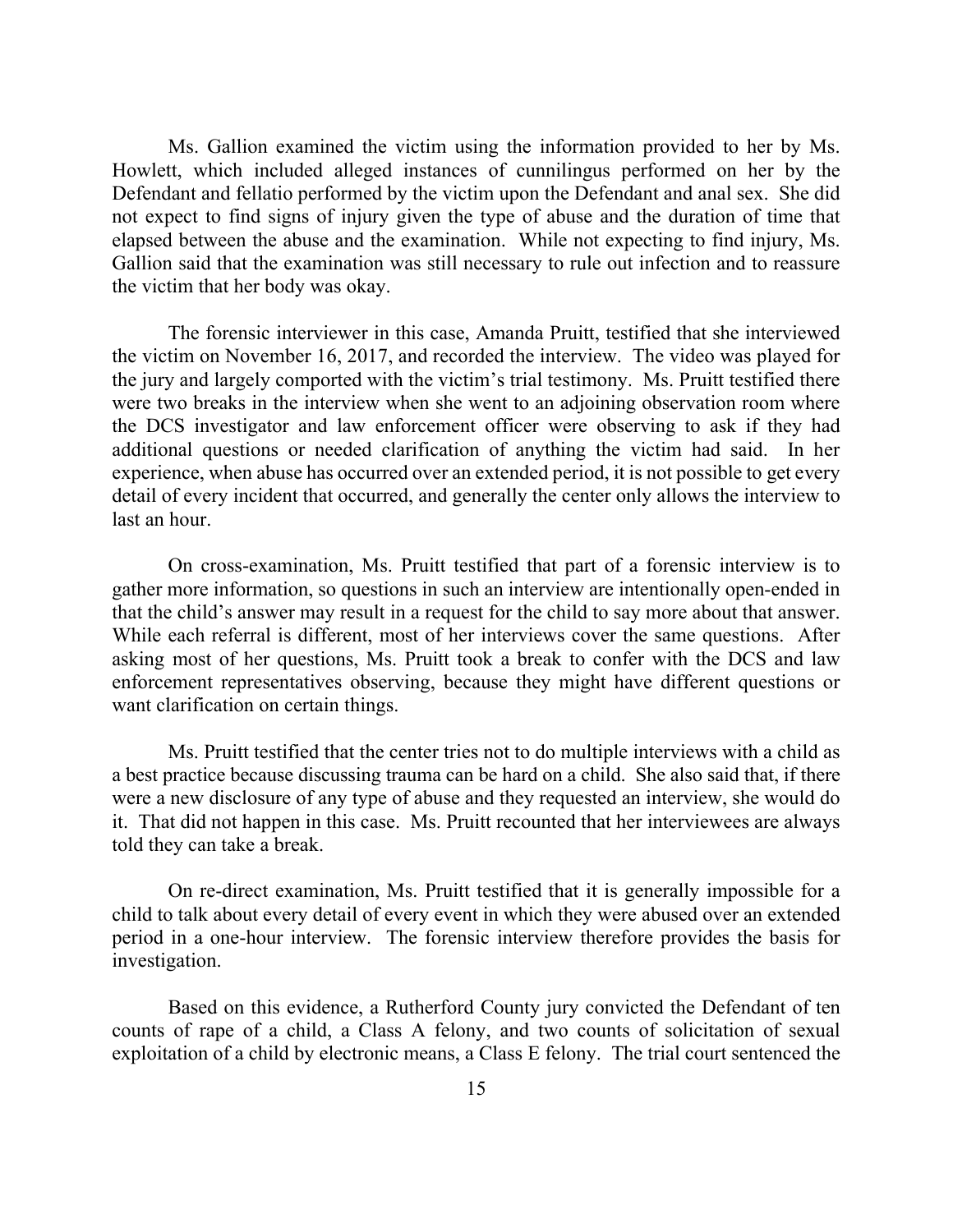Defendant to a sentence of thirty years in the Tennessee Department of Correction for each of the ten Class A felonies and two years for each of the Class E felonies. It ordered all sentences to run concurrently.

#### **II. Analysis**

On appeal, the Defendant contends that the trial court erred when it admitted pornographic material found on his electronic devices and that the evidence is insufficient to support his convictions.

### **A. Pornographic Material**

The Defendant contends that the trial court erred when it admitted adult pornographic material found on electronic devices that law enforcement confiscated pursuant to a search of his home. He asserts that the videos were not relevant because none of the pornography found on his electronic devices exactly matched the victim's description, which included that the woman depicted in the video was wearing a "black dress with silver sparkles." He further asserts that, even if relevant, the probative value of this evidence was outweighed by its prejudicial effect on the jury, citing Tennessee Rule of Evidence 404(b). He explains that, while pornography is not a "crime," it is considered a moral wrong. Its admission, therefore, constituted admission of a "bad act" and it prejudiced the jury against him.

The State counters that the evidence was used to support his conviction for sexual exploitation of a minor by electronic means. The State further asserts that the videos admitted substantially comported with the victim's description and depicted two people engaged in sexual acts in the role of "daddy/daughter." As such, the State asserts, the trial court did not err when it admitted the evidence.

During the forensic interview, the victim said that the Defendant showed her pornographic material on a phone. She said that he showed her the same video on two separate occasions and that the video depicted what she assumed was an African American female "teenager" wearing a black dress "with silver sparkles" engaged in sexual acts with someone who looked like the teenager's father. The victim said that the female was putting her mouth on the man's private parts. The man then put his private parts in the female's private parts and then in her "butt." The victim said that the Defendant forced her to watch this while he put his penis in her mouth.

Based upon this information, law enforcement obtained a search warrant for electronic devices in the Defendant's home. Forensic analysis of the devices confiscated showed multiple pornographic videos found on the Defendant's external hard drive. Some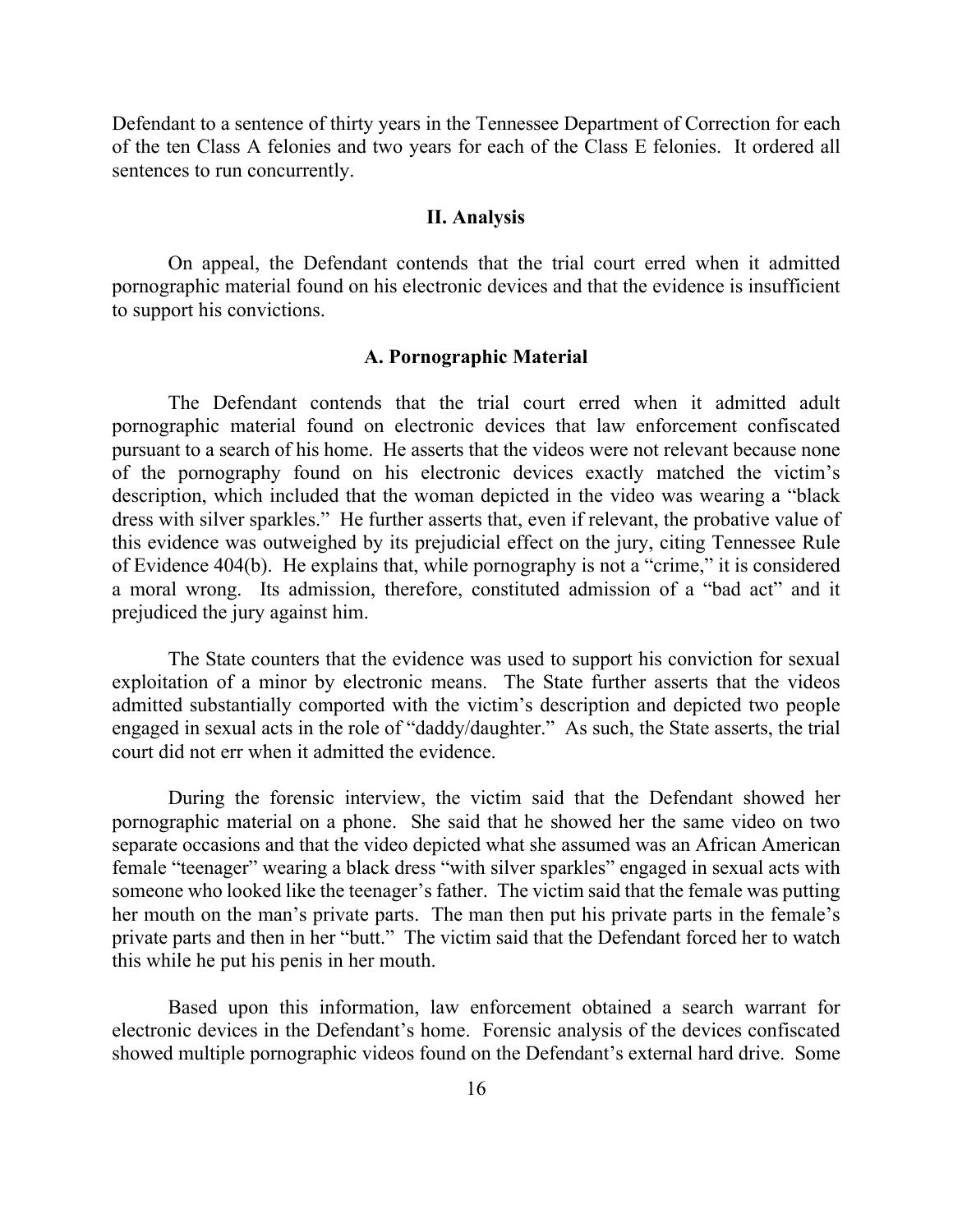of those videos were labeled "daddy/daughter" and some depicted an African American female in a black dress engaged in the same sexual acts as described by the victim. Detective Knox testified about the pornography shown, but the State never played the videos for the jury or introduced any evidence beyond the victim's and the detective's testimony about the videos. The detective testified that the female's black dress in the video found did not have "silver sparkles."

In its order denying the Defendant's motion to exclude the pornographic evidence found on his electronic device, the trial court found:

[A]s to the earlier motion concerning the motion in limine to exclude any evidence that the Defendant viewed or possessed pornography, the Court heard testimony from Detective Knox, has had the opportunity to review the motion, the State's response to the motion.

And it would appear to the Court, based on the testimony today, that there was pornography that matched or was consistent with the description of the child during the forensic interview. And would also note that the argument by Defense that that was not entirely consistent or did not match the description given by the child word for word during the interview.

However, the Court believes that that is--that that goes to the weight that the jury might put on the evidence, not on whether or not the evidence itself is more prejudicial than probative or whether or not it should be excluded under 404(b).

The Court finds and appreciates the Defense raising the issue prior to trial so that we didn't have to take an hour out at some point during the trial while the jury was outside the courtroom to take up the issue.

And, so, the Court finds that it is proper to be before the Court today. That the Court has held a hearing certainly outside of the jury's presence. We don't have a jury at this point. And the Court finds that there is a material issue other than conduct conforming to a character trait as to the evidence as to whether or not pornography that consisted of events that included interactions and sexual relations, including fellatio and anal sex, between a father and a daughter, consistent with that described by the alleged victim in this case.

And find that it falls within the material issue exception in that it shows opportunity. Certainly[,] a child cannot be shown pornography if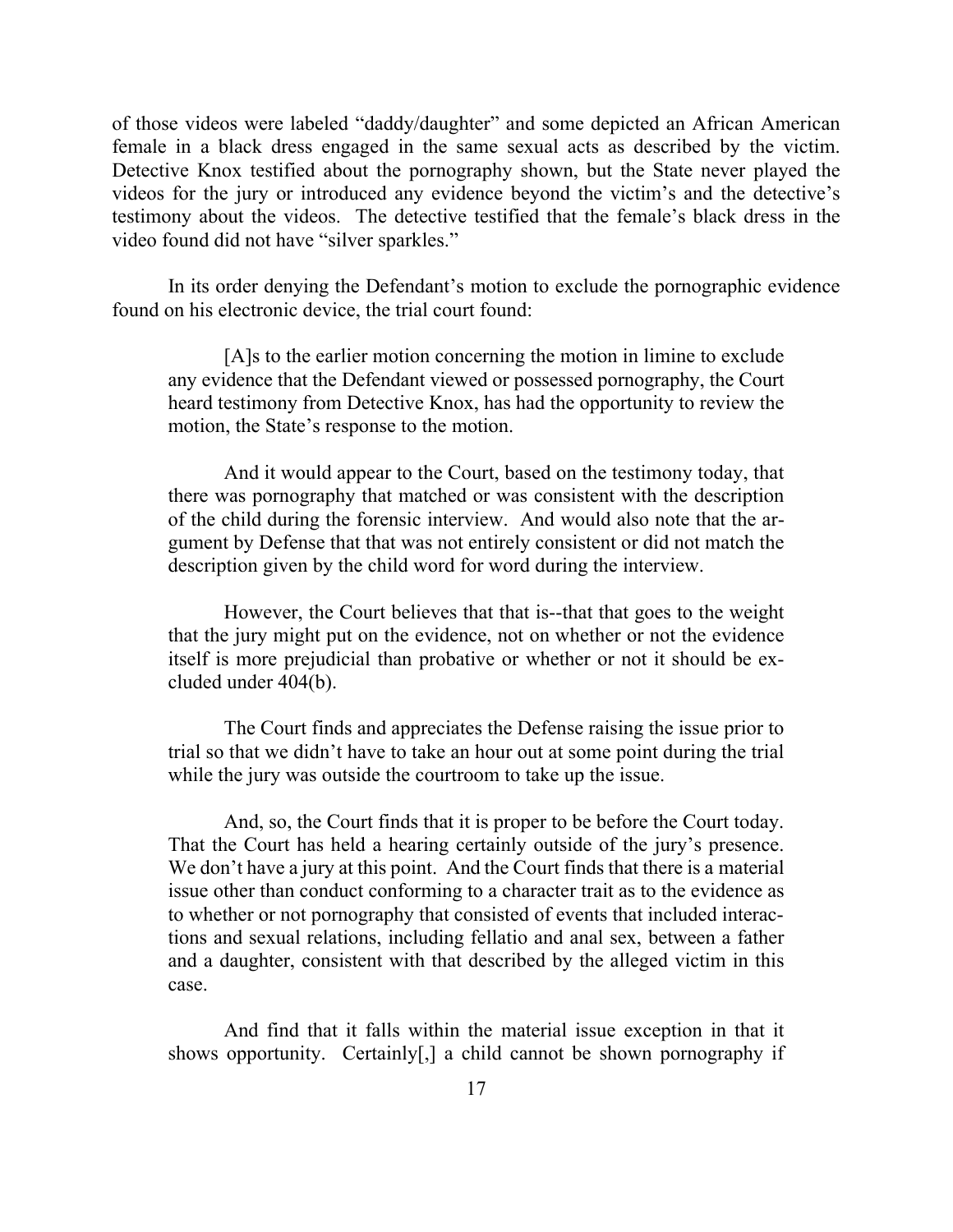there was not pornography available to be shown. Also shows intent in that the child indicated that it could be inferred that the showing of the video to the child was an indication of what was to take place during the abuse.

And for those reasons, the Court finds that the probative value is not outweighed by the danger of unfair prejudice, and that testimony as set forth by the State would be admissible. And by that, I mean the State indicates that their questioning would be as to whether or not there was pornography found in the Defendant's possession that was consistent with that alleged by the child to be seen.

The Court appreciates the opportunity to review these issues. Find that there is case law on both sides. However, the Court finds that based on the specific events alleged in this matter, the specific charges indicted, and the testimony provided during today's hearing would indicate that it would be admissible under the grounds set out by the Court in making its decision.

The Defendant first contends that the detective's testimony about the pornography found on his external hard drive was not relevant. The admissibility of any piece of evidence depends on its relevance. Tennessee Rule of Evidence 402 provides that "[a]ll relevant evidence is admissible except as provided by the Constitution of the United States, the Constitution of Tennessee, these rules, or other rules or laws of general application in the courts of Tennessee. Evidence which is not relevant is not admissible." Tennessee Rule of Evidence 401 defines "relevant evidence" as "evidence having any tendency to make the existence of any fact that is of consequence to the determination of the action more probable or less probable than it would be without the evidence."

"Generally, the admissibility of evidence rests within the trial court's sound discretion, and the appellate court does not interfere with the exercise of that discretion unless a clear abuse appears on the face of the record." *State v. Franklin*, 308 S.W.3d 799, 809 (Tenn. 2010) (citing *State v. Lewis*, 235 S.W.3d 136, 141 (Tenn. 2007)). A trial court is found to have abused its discretion when it applies "an incorrect legal standard or reaches a conclusion that is 'illogical or unreasonable and causes an injustice to the party complaining.'" *Lewis*, 235 S.W.3d at 141 (quoting *State v. Ruiz*, 204 S.W.3d 772, 778 (Tenn. 2006)). "[T]he modern trend is to vest more discretion in the trial judge's rulings on admissibility." *State v. Carruthers*, 35 S.W.3d 516, 577 (Tenn. 2000). This standard governs our review of the trial court's determination of whether the testimony about the pornography was relevant.

We conclude that the trial court did not abuse its discretion when it determined that the detective's testimony about the pornographic material was relevant. The victim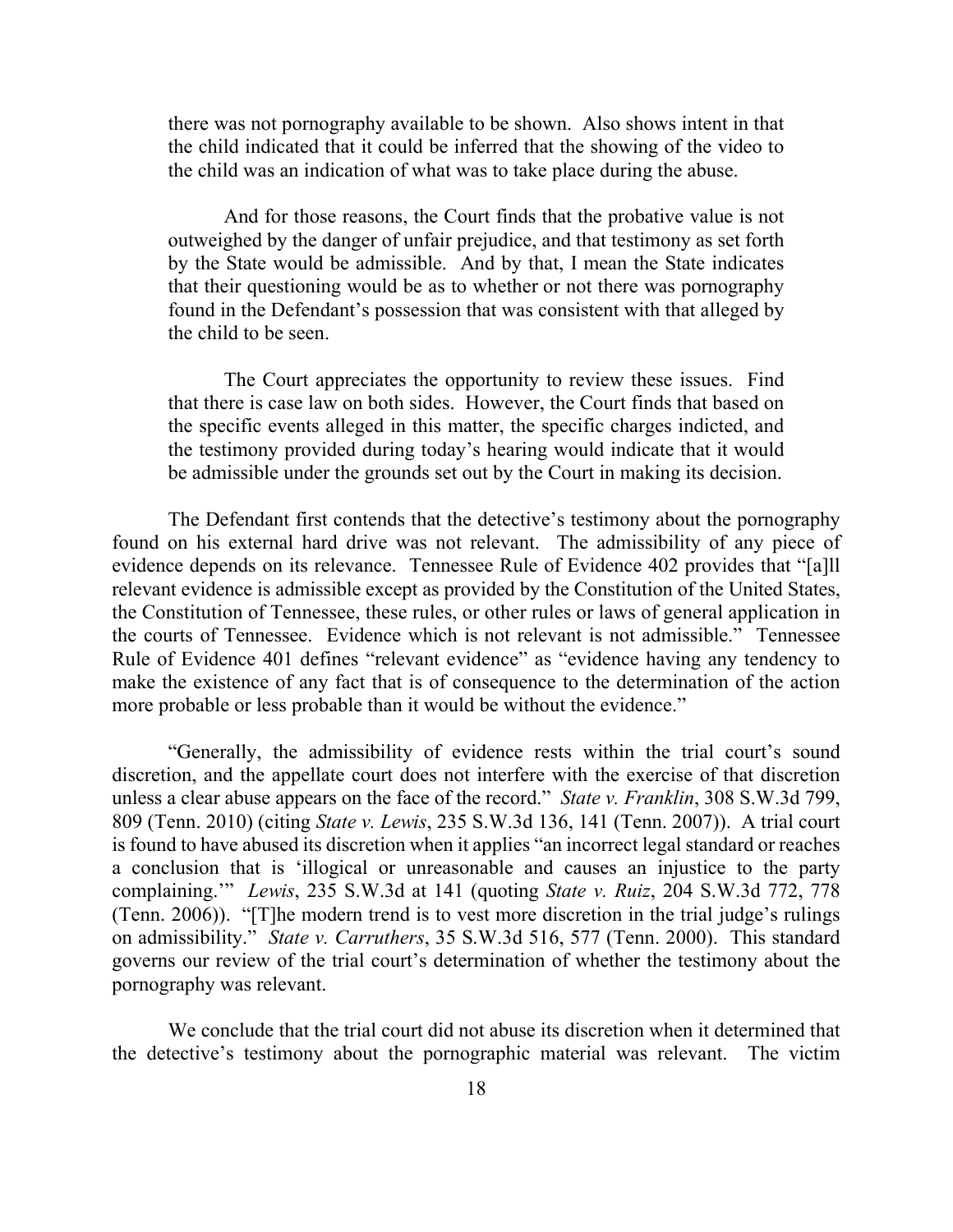testified at trial that, early in the sexual abuse incidents, the Defendant had twice shown her videos on a cell phone that depicted a "girl and a boy" engaged in the same sex acts as she and the Defendant. On one of these occasions, the Defendant was anally penetrating her while she watched the video. On another occasion, the girl in the video was putting her mouth on the man's private part. While she watched the video, the Defendant put her mouth on his penis. The victim said that the participants in the video appeared to be a teenage, African American girl, who was wearing a black dress with silver sparkles, and a grown man. This testimony was the basis for the State's sexual exploitation of a minor by electronic means charges, Counts 11 and 12. When the detective testified, she confirmed that pornographic material had been found on the Defendant's external hard drive. It was entitled "daddy/daughter" and it depicted an African American female wearing a black dress performing the acts described by the victim. There were no "silver sparkles" on the dress.

This evidence was clearly relevant pursuant to Tennessee Rule of Evidence 401, which defines relevant evidence as any evidence having a "tendency to make the existence of any fact that is of consequence to the determination of the action more probable or less probable than it would be without the evidence." While the detective noted that the pornography was not an exact match, the fact that she found pornography that substantially comported with the victim's testimony had a tendency to make her version of events more probable. As such, we conclude that the evidence was relevant.

Even relevant evidence, however, may be inadmissible "if its probative value is substantially outweighed by the danger of unfair prejudice, confusion of the issues, or misleading the jury, or by considerations of undue delay, waste of time, or needless presentation of cumulative evidence." Tenn. R. Evid. 403. Tennessee Rule of Evidence 404 balances the admissibility of relevant evidence with the concerns that "a person's character or trait of character" or "[o]ther crimes, wrongs, or acts" may have the potential to influence the jury's assessment of the person's character. In the case under submission, the Defendant contends that the trial court's admission of evidence that he possessed legal adult pornography violated 404(b) and prejudiced the jury against him.

As previously stated, we generally review evidentiary rulings under an "abuse of discretion" standard. However, when we consider evidence that implicates Tennessee Rule of Evidence 404(b), we review the trial court's admissibility ruling de novo unless the trial court substantially complied with the procedures outlined in Rule 404(b). If the trial court substantially complied with Tennessee Rule of Evidence 404(b), we will overturn the ruling only if the trial court abused its discretion. *State v. Kiser*, 284 S.W.3d 227, 288-89 (Tenn. 2009); *State v. DuBose*, 953 S.W.2d 649, 652 (Tenn. 1997). A trial court abuses its discretion when it applies an incorrect legal standard, reaches an illogical conclusion, bases its decision on a clearly erroneous assessment of the evidence, or employs reasoning that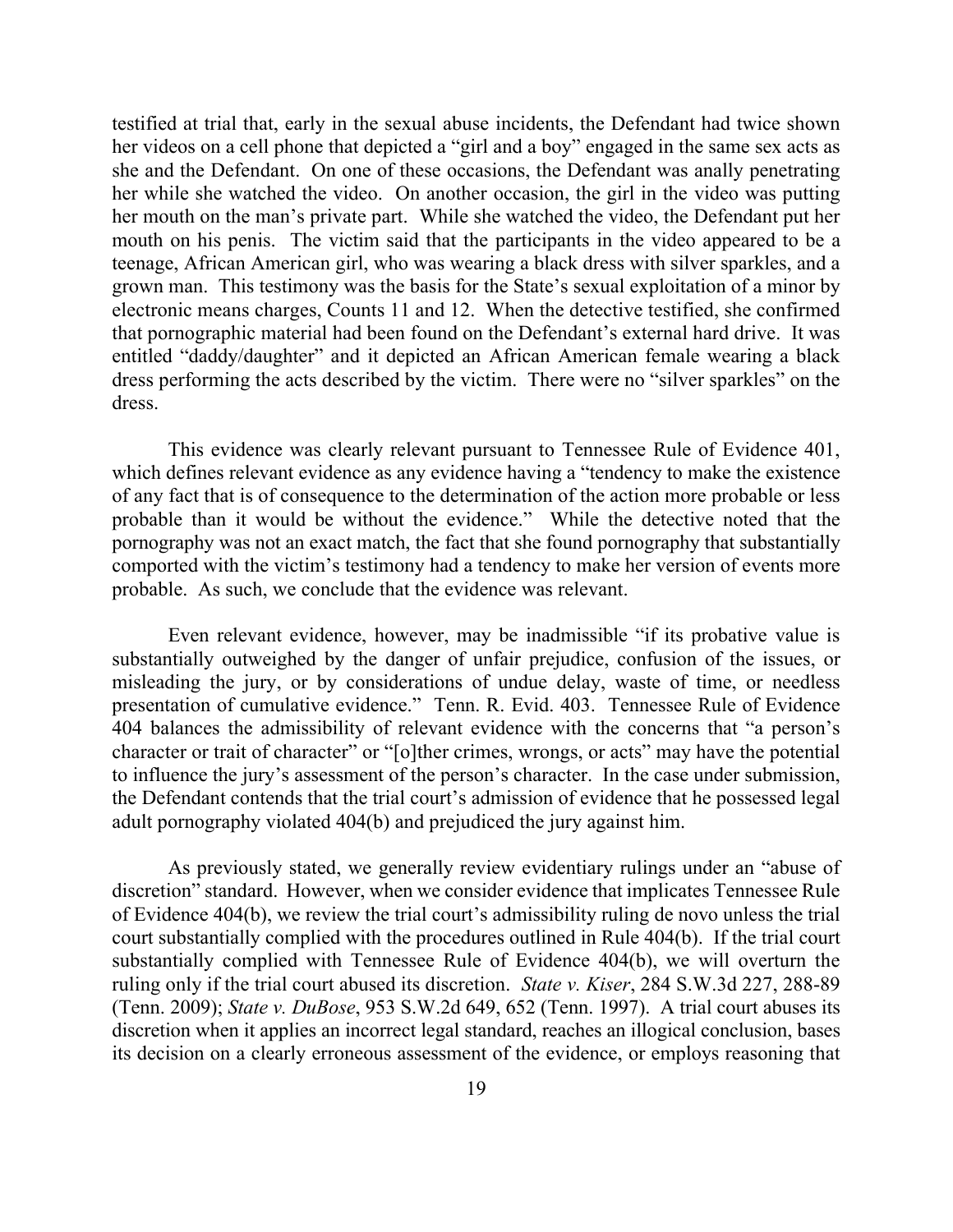causes an injustice to the complaining party. *State v. Banks*, 271 S.W.3d 90, 116 (Tenn. 2008).

Substantial compliance with Tennessee Rule of Evidence 404(b), requires:

(1) The court upon request must hold a hearing outside the jury's presence; (2) The court must determine that a material issue exists other than conduct conforming with a character trait and must upon request state on the record the material issue, the ruling, and the reasons for admitting the evidence; (3) The court must find proof of the other crime, wrong, or act to be clear and convincing; and

(4) The court must exclude the evidence if its probative value is outweighed by the danger of unfair prejudice.

In the case under submission, the trial court substantially complied with 404(b). It held a hearing outside the jury's presence, and it determined that a material issue existed, namely the charged offenses, the Defendant's opportunity to show pornography, and the victim's credibility. The trial court found the proof of the possession of the pornography was clear and convincing and that the probative value outweighed any prejudice. Under these circumstances and considering the clarity of the trial court's findings, we review the trial court's findings pursuant to an abuse of discretion standard. We therefore turn to decide whether the trial court abused its discretion when it determined that the detective's testimony was admissible.

According to the Advisory Commission Comment, "evidence of other crimes should usually be excluded." In "the exceptional case," however, another crime, wrong or act could be "arguably relevant to an issue other than the accused's character." Such relevant issues include "identity (including motive and common scheme or plan), intent, or rebuttal of accident or mistake." Tenn. R. Evid. 404, *Advisory Comm'n Cmt*.

Evidence offered for the purpose of showing "conformity with [a particular] character trait" is often called propensity evidence. Courts must closely scrutinize propensity evidence not because such evidence is irrelevant, but because juries tend to ascribe it undue relevance. Propensity evidence may lead a jury to convict, not because they are certain the defendant is guilty of the charged crime, but because they have determined the defendant is "a bad person who deserves punishment" whether or not the crime was proven beyond a reasonable doubt. *State v. Rodriguez*, 254 S.W.3d 361, 375 (Tenn. 2008). The danger of a jury misusing propensity evidence is particularly strong when "the conduct or acts are similar to the crimes on trial." *State v. Rickman*, 876 S.W.2d 824, 828 (Tenn. 1994).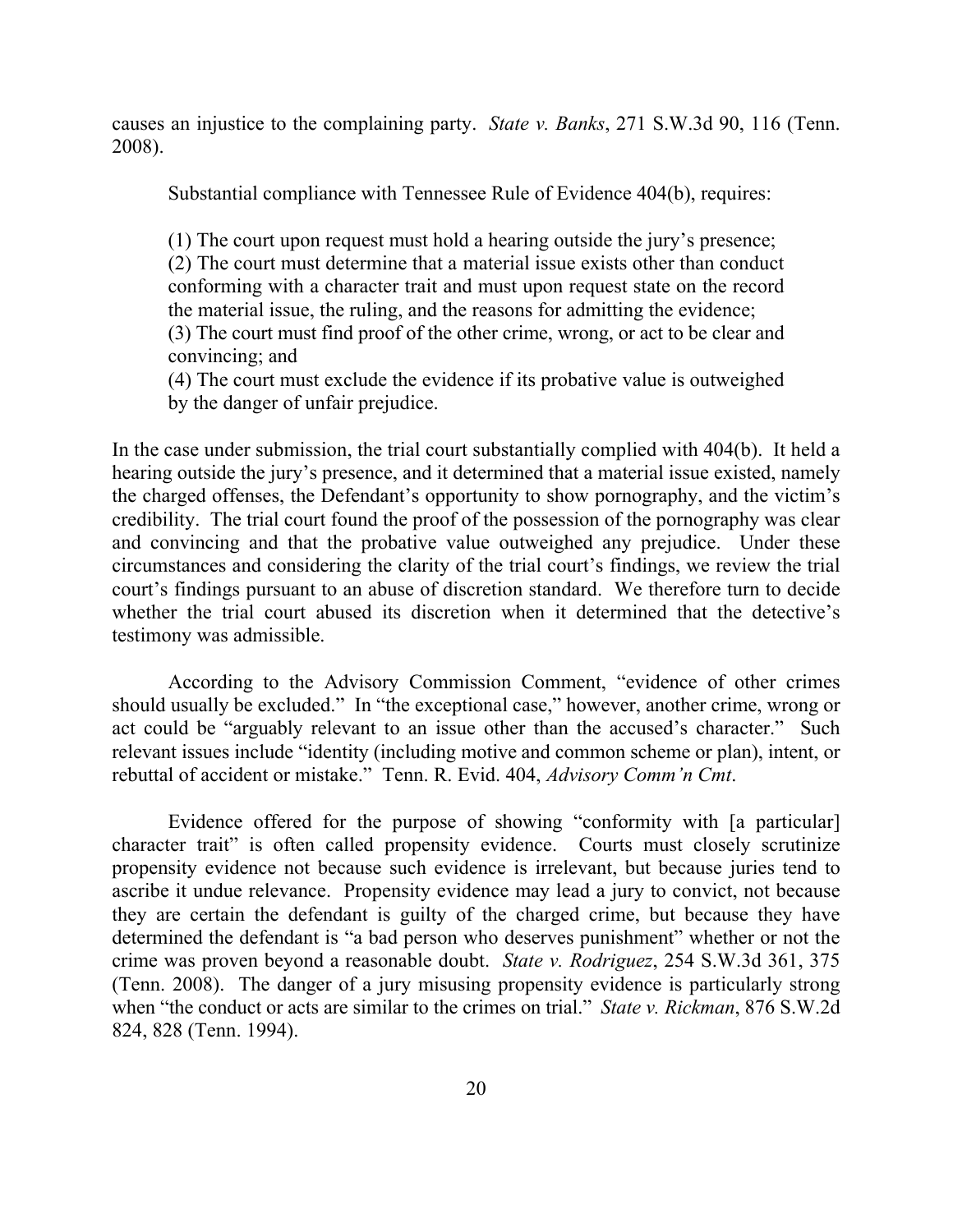The pornography about which the detective testified was legal, so generally, the admissibility of evidence concerning a defendant's pornography use is governed by Tennessee Rule of Evidence 404(b). *See Rodriguez*, 254 S.W.3d at 374; *State v. McCary*, 119 S.W.3d 226, 246 (Tenn. Crim. App. 2003), *perm. app. denied* (Tenn. July 7, 2003). While using adult pornography is not a "crime," in most circumstances, many people consider it a moral "wrong." *State v. Clark*, 452 S.W.3d 268, 289 (Tenn. 2014). Although we have previously explained that only prior "bad acts" implicate Tennessee's Rule 404(b), *see State v. Reid*, 213 S.W.3d 792, 813-14 (Tenn. 2006) (finding that handgun possession is not a bad act that warrants Rule 404(b) analysis), pornography use has such prejudicial potential that it should be addressed through Rule 404(b). Caution is especially warranted in trials for sex crimes because a jury may infer from a defendant's use of pornography that the defendant had the propensity to engage in other morally questionable sexual behaviors. *Clark*, 452 S.W.3d at 289.

We first conclude that the evidence offered by the detective regarding the pornography was directly related to the charges faced by the Defendant, namely sexual exploitation of a minor. Tennessee Code Annotated section 39-13-529 (2019) states:

(b) It is unlawful for any person eighteen (18) years of age or older, directly or by means of electronic communication, electronic mail or internet service, including webcam communications, to intentionally:

. . . .

(2) Display to a minor, or expose a minor to, any material containing . . . sexual activity if the purpose of the display can reasonably be construed as being for the sexual arousal or gratification of the minor or the person displaying the material; ....

Here, the victim testified that the Defendant showed her pornography depicting sexual activity on two occasions. She described the video that he showed her, the actors, who she said appeared to be a father and daughter, and the sexual activity in which they were engaged. The testimony from the detective confirmed that a review of the Defendant's hard drive showed that there was pornography material entitled "daddy/daughter." That material included actors of the same race the victim described, of the same relative ages she described, engaged in the same activity she described and wearing substantially the same clothing she described. The only discrepancy included that the dress worn by the female actor did not have sparkles.

We conclude that the detective's testimony was not that of "other wrongs;" rather it was testimony directly related to the actual charges leveled against the Defendant. Any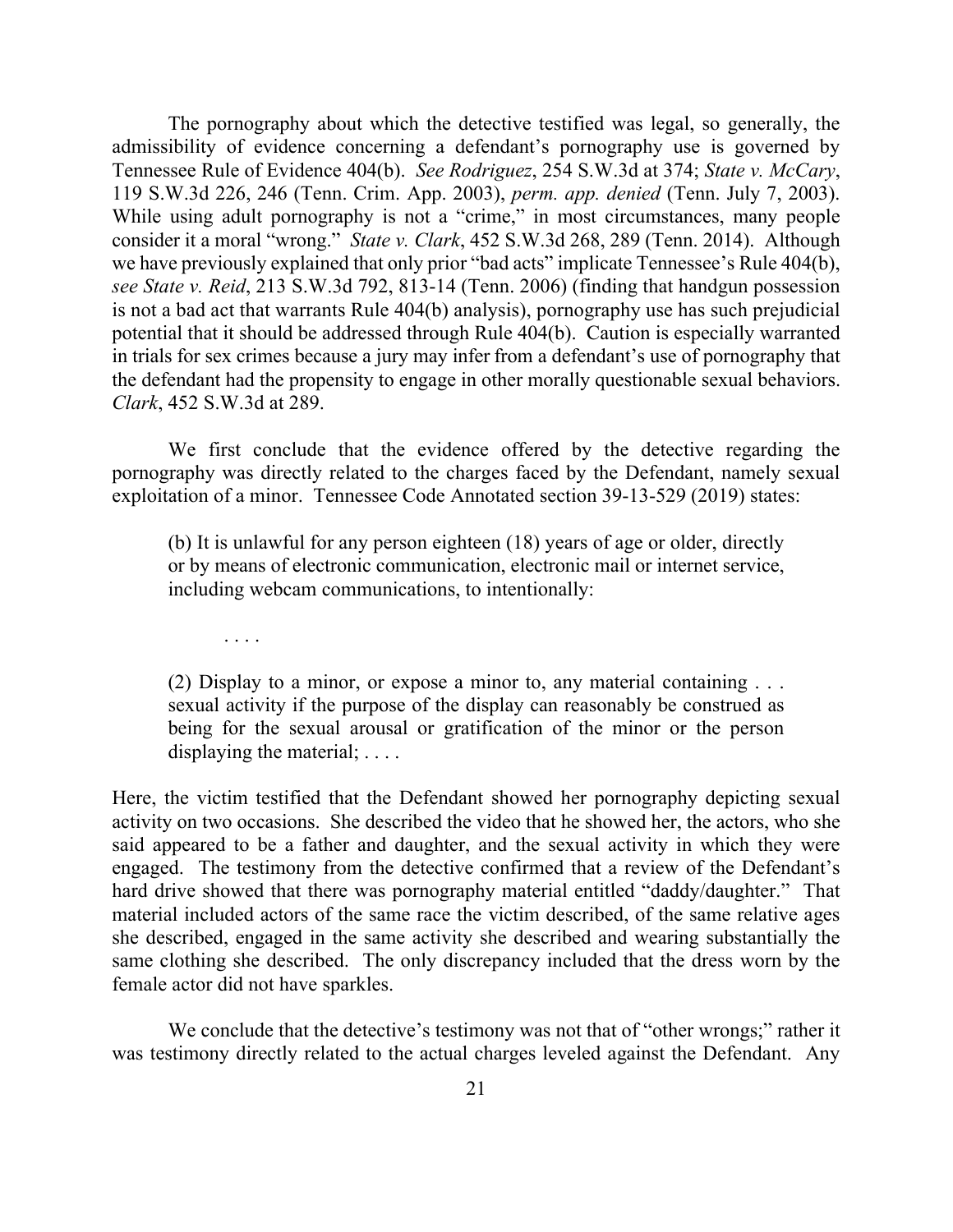discrepancy between the victim's account of the pornography shown to her and the detective's findings goes to the weight of the evidence against the Defendant. The jury, by its verdict, believed that the Defendant possessed and showed to the victim pornographic material on an electronic device. We conclude the trial court did not err in its admission of the detective's testimony about the videos that substantially comported with the victim's testimony and supported the two solicitation of a minor charges.

We further conclude, however, that the trial court should have limited the detective's testimony to finding of a video that substantially supported the victim's recollection. The trial court erred to the extent that it allowed Detective Knox to testify that law enforcement found "lots" of videos with oral and anal sex and black females, only four which were titled daddy/daughter and depicted a "daddy" and daughter having sexual relations. When a trial court errs by admitting evidence that is forbidden under the Tennessee Rules of Evidence, we address this non-constitutional error using the harmless error analysis of Tennessee Rule of Appellate Procedure 36(b). Pursuant to Tennessee Rule of Appellate Procedure 36(b), the defendant bears the burden of showing that the erroneous evidence "more probably than not" affected the verdict. To conduct a review under Tennessee Rule of Appellate Procedure 36(b), we review the entire record in order to ascertain the actual evidentiary basis for the jury's verdict. The crucial consideration is what impact the error may reasonably have had on the jury's decision-making process. When the error more probably than not had a substantial and injurious impact on the jury's decision-making process, it is not harmless. In general, the more evidence there is to support the defendant's guilt, the more likely it will be that the error was harmless. *Rodriguez*, 254 S.W.3d at 371-72.

We find that the trial court's admission of the detective's testimony that there were "lots" of videos that depicted oral and anal sex was harmless error. The detective properly testified about multiple videos showing what appeared to be a daughter engaged in sexual activity with a father. Her testimony that there were "lots" of other videos did not "more probably than not" affect the verdict. As such, we conclude that the Defendant is not entitled to relief on this issue.

### **B. Sufficiency of Evidence**

The Defendant next contends that the evidence is insufficient to sustain his convictions for rape of a child and sexual exploitation of a minor. He asserts that he was convicted for rape of a child based on the victim's testimony alone and that her testimony was inconsistent over time. He points out that she changed her testimony about whether she was in trouble at the time she wrote the letter about the abuse and that she made a false allegation about her stepbrother. The Defendant's argument relies entirely on what he posits is the victim's lack of credibility. He further asserts that regarding the sexual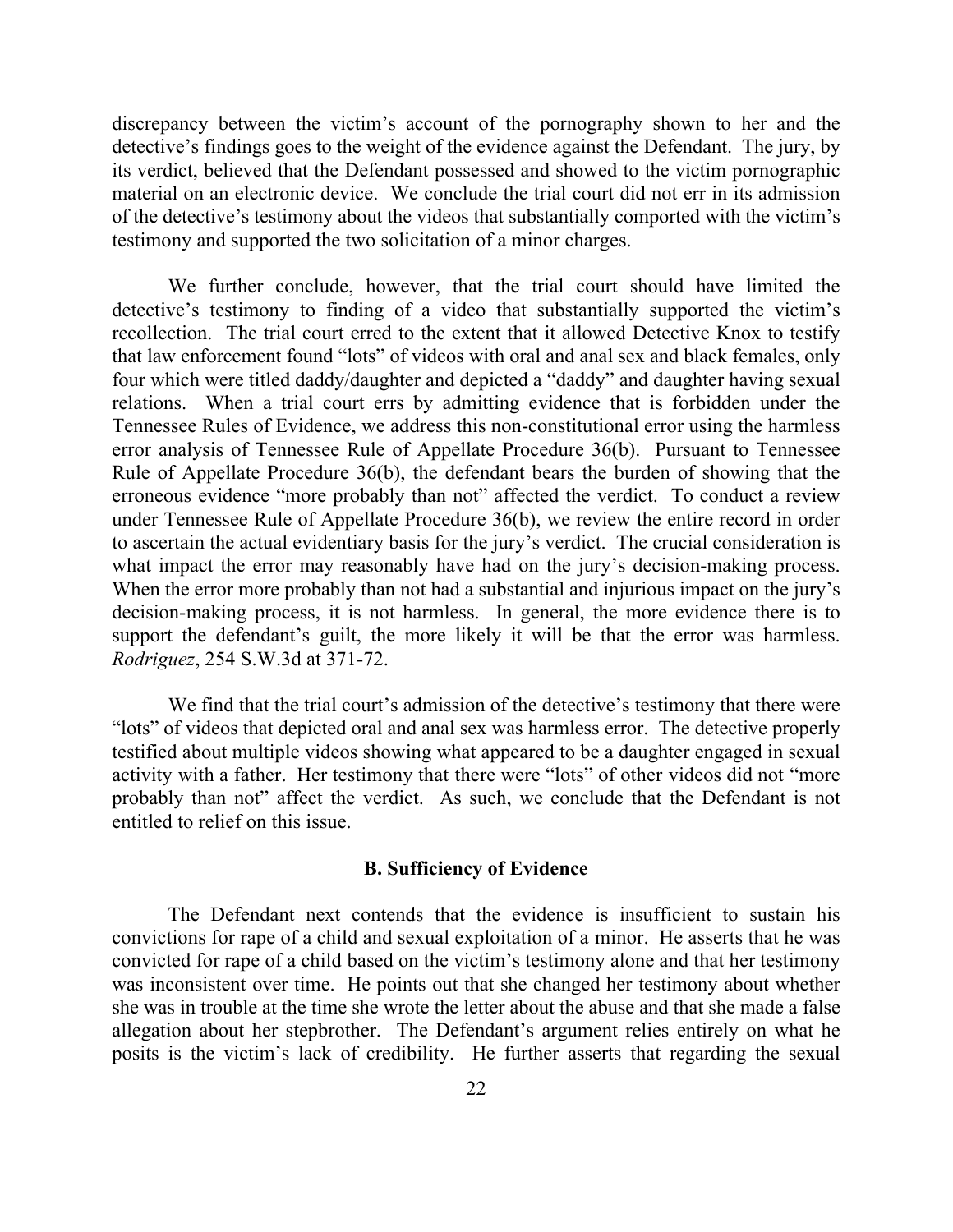exploitation of a minor convictions, the victim's testimony about the pornography differed from the pornography found in his possession, so his conviction cannot stand.

When an accused challenges the sufficiency of the evidence, this court's standard of review is whether, after considering the evidence in the light most favorable to the State, "*any* rational trier of fact could have found the essential elements of the crime beyond a reasonable doubt." *Jackson v. Virginia*, 443 U.S. 307, 319 (1979); *see* Tenn. R. App. P. 13(e); *State v. Goodwin*, 143 S.W.3d 771, 775 (Tenn. 2004) (citing *State v. Reid*, 91 S.W.3d 247, 276 (Tenn. 2002)). This standard applies to findings of guilt based upon direct evidence, circumstantial evidence, or a combination of both direct and circumstantial evidence. *State v. Pendergrass*, 13 S.W.3d 389, 392-93 (Tenn. Crim. App. 1999) (citing *State v. Dykes*, 803 S.W.2d 250, 253 (Tenn. Crim. App. 1990)). In the absence of direct evidence, a criminal offense may be established exclusively by circumstantial evidence. *Duchac v. State*, 505 S.W.2d 237, 241 (Tenn. 1973). "The jury decides the weight to be given to circumstantial evidence, and '[t]he inferences to be drawn from such evidence, and the extent to which the circumstances are consistent with guilt and inconsistent with innocence, are questions primarily for the jury.'" *State v. Rice*, 184 S.W.3d 646, 662 (Tenn. 2006) (quoting *Marable v. State*, 313 S.W.2d 451, 457 (Tenn. 1958)). "The standard of review [for sufficiency of the evidence] 'is the same whether the conviction is based upon direct or circumstantial evidence.'" *State v. Dorantes*, 331 S.W.3d 370, 379 (Tenn. 2011) (quoting *State v. Hanson*, 279 S.W.3d 265, 275 (Tenn. 2009)).

In determining the sufficiency of the evidence, this court should not re-weigh or reevaluate the evidence. *State v. Matthews*, 805 S.W.2d 776, 779 (Tenn. Crim. App. 1990). Nor may this court substitute its inferences for those drawn by the trier of fact from the evidence. *State v. Buggs*, 995 S.W.2d 102, 105 (Tenn. 1999) (citing *Liakas v. State*, 286 S.W.2d 856, 859 (Tenn. 1956)). "Questions concerning the credibility of witnesses, the weight and value to be given the evidence, as well as all factual issues raised by the evidence are resolved by the trier of fact." *State v. Bland*, 958 S.W.2d 651, 659 (Tenn. 1997). "A guilty verdict by the jury, approved by the trial judge, accredits the testimony of the witnesses for the State and resolves all conflicts in favor of the theory of the State." *State v. Grace*, 493 S.W.2d 474, 476 (Tenn. 1973). The Tennessee Supreme Court stated the rationale for this rule:

This well-settled rule rests on a sound foundation. The trial judge and the jury see the witnesses face to face, hear their testimony and observe their demeanor on the stand. Thus the trial judge and jury are the primary instrumentality of justice to determine the weight and credibility to be given to the testimony of witnesses. In the trial forum alone is there human atmosphere and the totality of the evidence cannot be reproduced with a written record in this Court.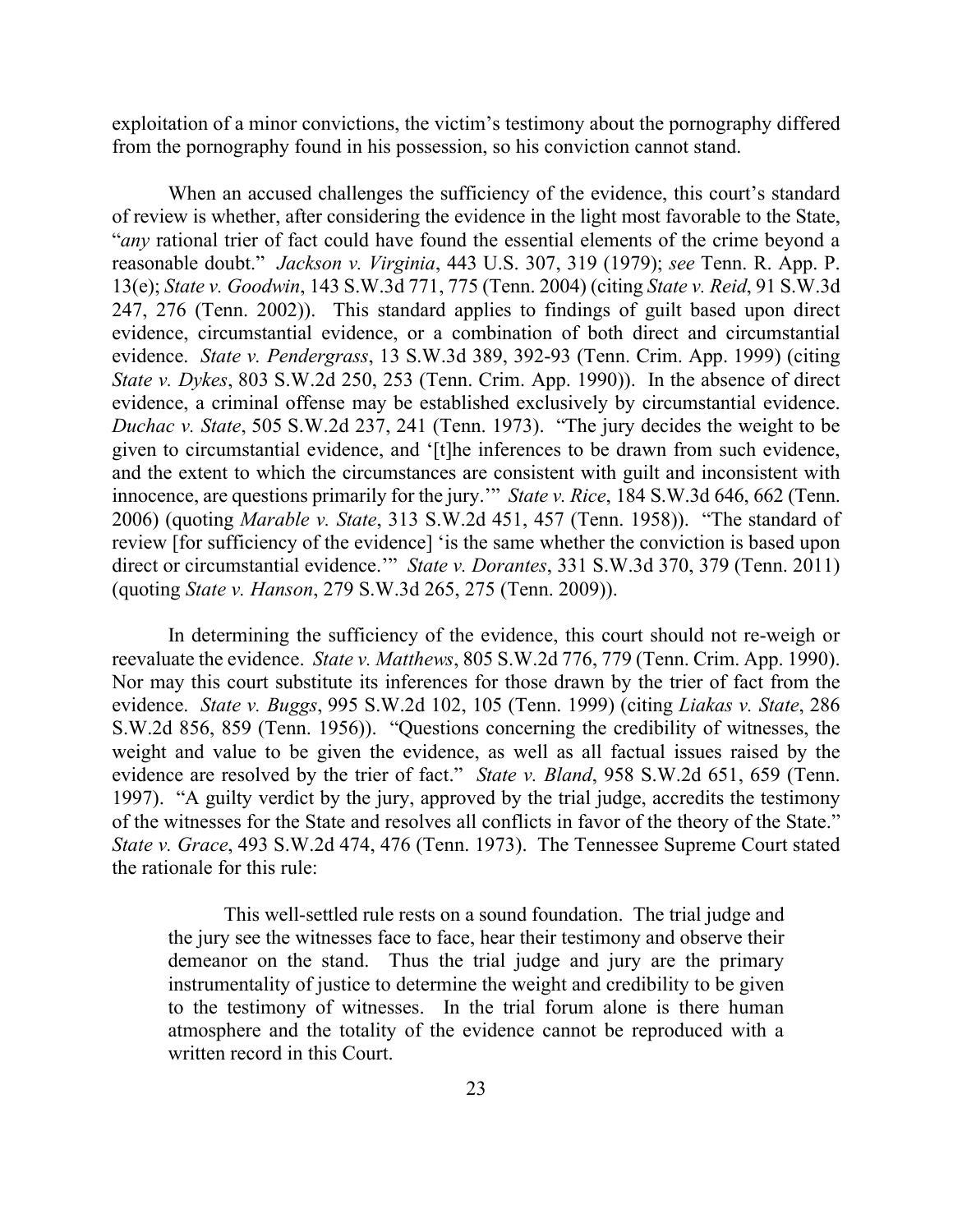*Bolin v. State*, 405 S.W.2d 768, 771 (Tenn. 1966) (citing *Carroll v. State*, 370 S.W.2d 523, 527 (Tenn. 1963)). This court must afford the State of Tennessee the "'strongest legitimate view of the evidence'" contained in the record, as well as "'all reasonable and legitimate inferences'" that may be drawn from the evidence. *Goodwin*, 143 S.W.3d at 775 (quoting *State v. Smith*, 24 S.W.3d 274, 279 (Tenn. 2000)). Because a verdict of guilt against a defendant removes the presumption of innocence and raises a presumption of guilt, the convicted criminal defendant bears the burden of showing that the evidence was legally insufficient to sustain a guilty verdict. *State v. Carruthers*, 35 S.W.3d 516, 557-58 (Tenn. 2000) (citations omitted).

"Rape of a child is the unlawful sexual penetration of a victim by the defendant or the defendant by a victim, if such victim is less than thirteen (13) years of age." T.C.A. § 39-13-522(a) (2019). "'Sexual penetration' means sexual intercourse, cunnilingus, fellatio, anal intercourse, or any other intrusion, however slight, of any part of a person's body or of any object into the genital or anal openings of the victim's, the defendant's, or any other person's body, but emission of semen is not required." T.C.A. § 39-13-501(7).

In the case under submission, the Defendant contends that the evidence is insufficient to sustain his convictions because the only evidence against him was the victim's testimony and she was not credible. After considering the evidence, the jury returned guilty verdicts on the child rape charges, and the verdicts were approved by the trial court. Clearly, the jury chose to believe the victim. Such verdicts "accredits the testimony of the witnesses for the State and resolves all conflicts in favor of the prosecution's theory." *Bland*, 958 S.W.2d at 659 (citing *State v. Grace*, 493 S.W.2d 474, 476 (Tenn.1973)). Furthermore, a jury's verdict will not be overturned unless there are inaccuracies or inconsistencies that "are so improbable or unsatisfactory as to create a reasonable doubt of the [defendant's] guilt." *State v. Radley*, 29 S.W.3d 532, 537 (Tenn. Crim. App. 1999). The Tennessee Supreme Court has upheld a child rape case based upon the victim's testimony alone, even if the face of contradictory testimony. *State v. Elkins*, 102 S.W.3d 578, 582-83 (Tenn. 2003).

Considering the jury's verdict and our standard of review, we conclude that the jury found the victim's recount of the rapes credible. We will not overturn that finding. The State elected facts to support each of the ten rapes, and the jury properly convicted the Defendant for ten counts of rape of a child based upon the victim's testimony.

The Defendant also contests his convictions for sexual exploitation of a minor using electronic means. He asserts that the pornographic videos did not match the description by the victim. Sexual exploitation of a minor by electronic means occurs when any person eighteen years of age or older, directly or by means of electronic communication, electronic